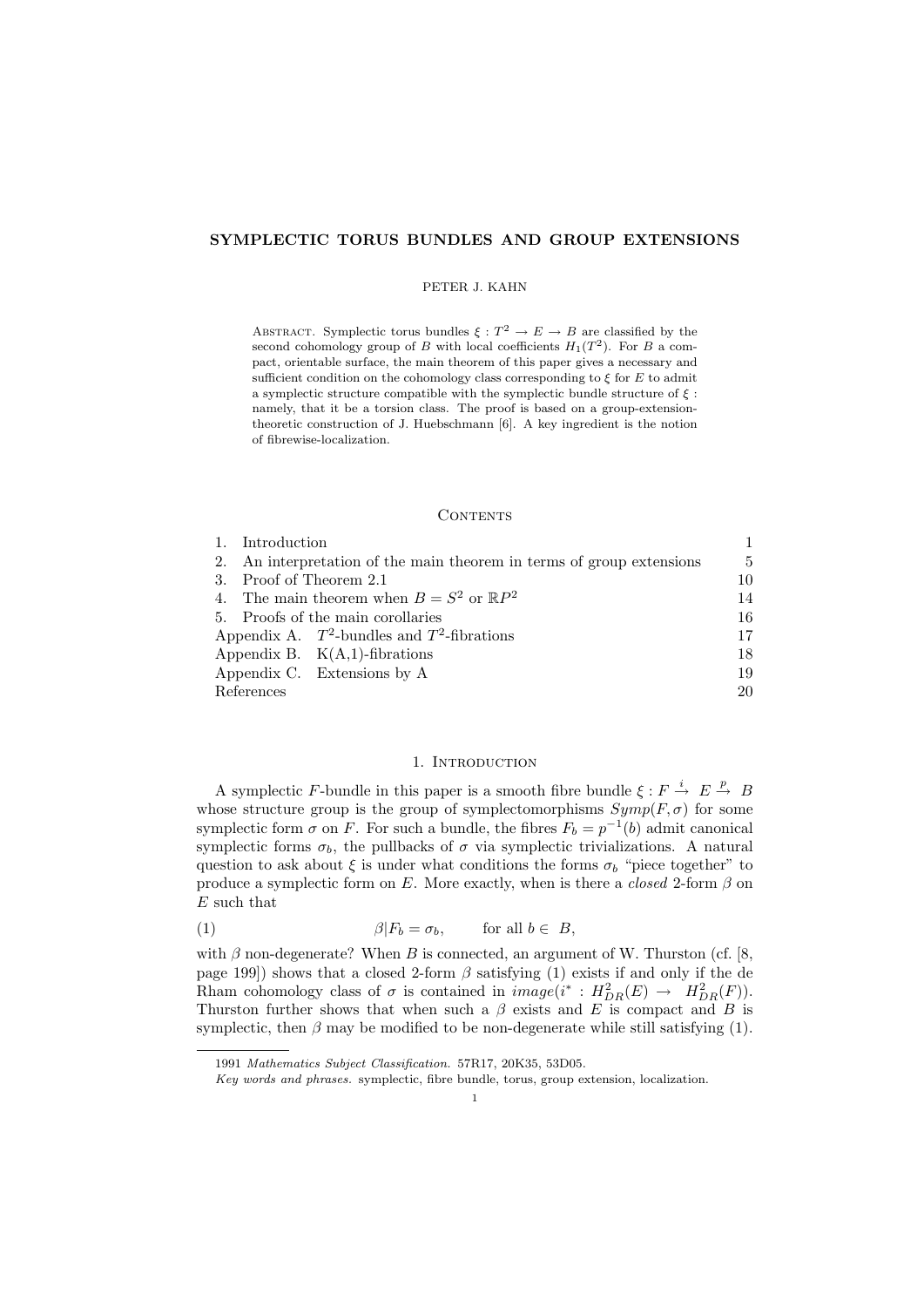McDuff and Salamon [8, page 202] use Thurston's result to settle the existence question for a large family of surface bundles:

**Theorem.** Suppose that F is a closed, oriented, connected surface of genus  $\neq 1$ , and let  $\xi : F \to E \to B$  be a symplectic F-bundle with B a compact, connected symplectic manifold. Then, E admits a symplectic structure inducing the given structures on the fibres.  $\square$ 

Their argument does not apply to the case of torus bundles, however; indeed, they present the following simple counterexample in that case. Consider the composition

$$
S^1\times S^3\stackrel{pr}{\to}\ S^3\stackrel{\mathfrak{H}}{\to}\ S^2,
$$

where  $\mathfrak H$  is the well-known Hopf map. This composition is the projection of a symplectic torus bundle. No symplectic form can exist on the total space  $S^1 \times S^3$ , however, because  $H_{DR}^2(S^1 \times S^3) = 0$ .

1.1. The results. This paper obtains a necessary and sufficient condition for the existence of  $\beta$  in the case of symplectic torus bundles over surfaces. Before stating our main result, however, we remind the reader of some subsidiary facts. For any fibre bundle  $\xi : F \to E \to B$  with group G, the action of G on F produces a  $\pi_0(G)$ -action on the homology and cohomology of F. When B is a pointed space, there is a well-defined homomorphism  $\pi_1(B) \to \pi_0(G)$  that gives each homology or cohomology group of F the structure of a  $\mathbb{Z}[\pi_1(B)]$ -module. Now suppose that F is the 2-torus  $T^2$  and  $G = Symp(T^2, \sigma)$ . It is not hard to show (see Appendices A and B) that  $\pi_0(G) \approx SL(2,\mathbb{Z})$  and that the  $\pi_0(G)$ -action on  $H_1(T^2)$  may be identified with the natural action of  $SL(2, \mathbb{Z})$  on  $\mathbb{Z}^2$ . Given any representation  $\rho : \pi_1(B) \to \pi_0(G) = SL(2,\mathbb{Z})$ , we let  $\mathbb{Z}_{\rho}^2$  denote the corresponding  $\mathbb{Z}[\pi_1(B)]$ module.

Proposition 1.1. Assume that B has the homotopy type of a pointed, pathconnected CW complex, and choose any representation  $\rho : \pi_1(B) \to SL(2, \mathbb{Z})$ . Then there is a natural, bijective correspondence between the based equivalence classes of symplectic torus bundles over B inducing the module structure  $\mathbb{Z}_\rho^2$  on  $H_1(T^2)$  and the elements of  $H^2(B; \mathbb{Z}_\rho^2)$ , the second cohomology group of B with local coefficients  $\mathbb{Z}_{\rho}^2$ .

Remark. We call the cohomology class corresponding to the symplectic torus bundle ξ the *characteristic class* of ξ and denote it by  $c(\xi)$ . The characteristic class  $c(\xi)$ vanishes if and only if  $\xi$  admits a section. When the representation  $\rho$  is trivial,  $c(\xi) = 0$  if and only if  $\xi$  is trivial.

The proposition and remark follow immediately from known, classical results of algebraic topology, as described in Appendices A and B.

We can now state the main result of this paper.

**Theorem 1.1.** Suppose that  $\xi$  is a symplectic torus bundle over a connected surface B. Then the total space of  $\xi$  admits a closed form  $\beta$  satisfying (1) if and only if the characteristic class  $c(\xi)$  is a torsion element of  $H^2(B; \mathbb{Z}_\rho^2)$ . If, in addition, B is compact and orientable and such a form exists, it can be chosen to be a symplectic form.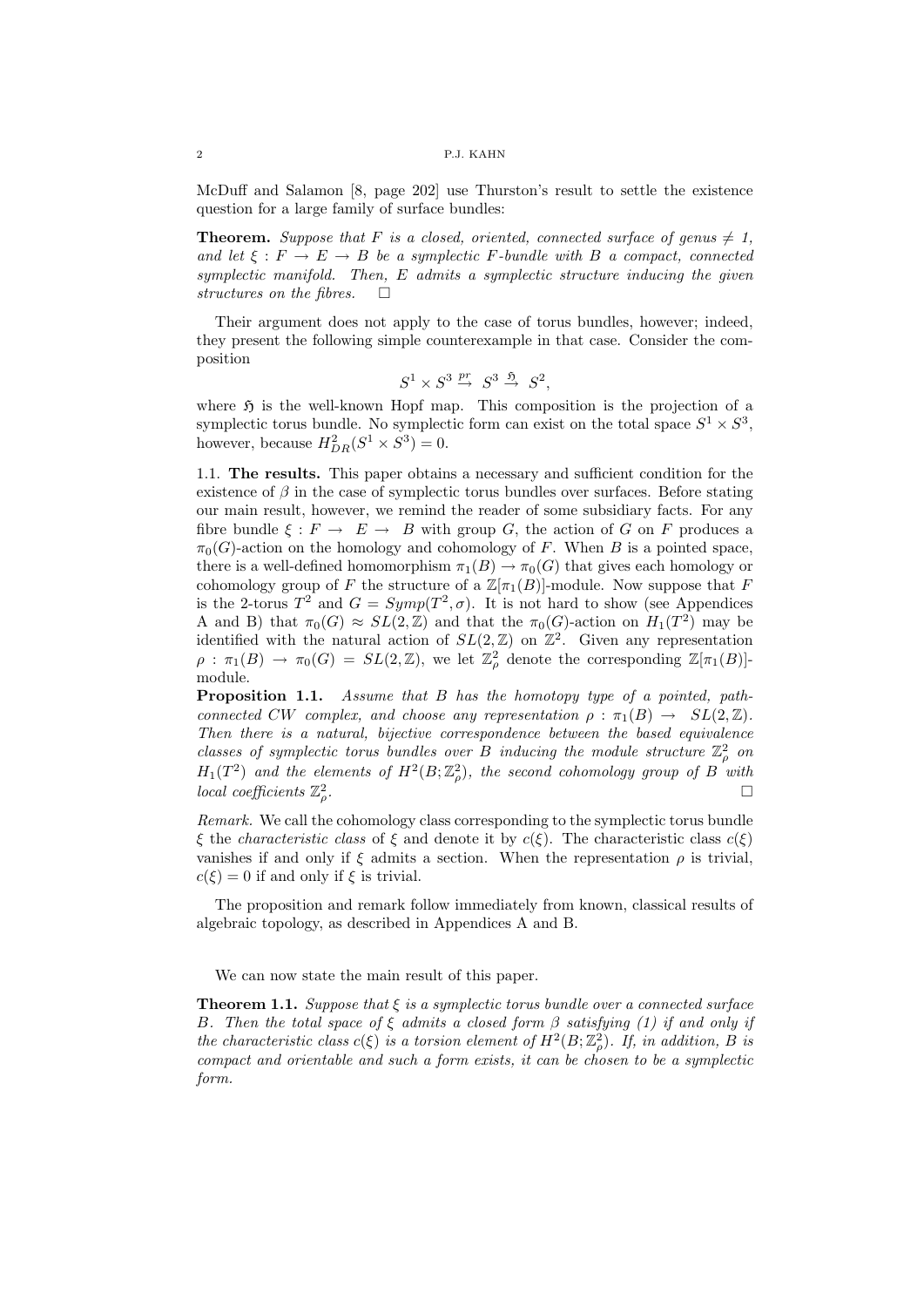The last statement of the theorem is simply an application of Thurston's argument mentioned above. So our proof of the theorem focuses exclusively on the existence of a closed 2-form  $\beta$  satisfying (1).

The following consequences of the theorem are almost immediate. We give proofs in § 5.

**Corollary 1.2.** Let B be a connected surface, and let  $\rho : \pi_1(B) \to SL(2, \mathbb{Z})$  be a representation. Among the symplectic torus bundles over B that induce the representation  $\rho$ , there are, up to equivalence, only finitely many whose total spaces admit closed forms  $\beta$  satisfying (1).

Corollary 1.3. Every principal torus bundle has a canonical structure as a symplectic torus bundle. Let  $\xi : T^2 \to E \to B$  be such a bundle, with B a connected surface. Then, E fails to admit a closed 2-form  $\beta$  satisfying (1) if and only if B is closed and orientable and  $\xi$  is non-trivial.

A specialization of this corollary perhaps deserves a separate statement.

Corollary 1.4. Suppose the closed, connected symplectic 4-manifold E admits a free  $T^2$ -action such that the orbits are symplectic submanifolds. Then, as  $T^2$ manifolds,  $E \approx T^2 \times (E/T^2)$ .

Remark. There does not appear to be a reasonable, non-trivial sense in which the  $T^2$ -equivariant diffeomorphism of this corollary can be taken to be a symplectomorphism. There is simply too much leeway allowed by the hypotheses for symplectic forms on  $E$ .

The proof of Theorem 1.1 breaks into three cases according as the base surface B is non-closed, closed of genus zero, and closed of genus different from zero. The first two cases are substantially easier than the third and are proved at the end of this section and in § 4, respectively. In these two cases, the theorem reduces to the following propositions.

**Proposition 1.2.** Every symplectic torus bundle over a connected, non-closed surface admits a section and has a total space that admits a closed 2-form  $\beta$  satisfying  $(1).$ 

- **Proposition 1.3.** (a) The total space of a symplectic torus bundle over  $S^2$ admits a closed 2-form satisfying (1) if and only if the bundle is trivial. (See the reference to [3] at the end of this section.)
	- (b) Let E be the total space of a symplectic torus bundle  $\xi$  over  $\mathbb{R}P^2$ . If the representation ρ corresponding to ξ is trivial, then E admits a closed 2-form  $\beta$  satisfying (1). If  $\rho$  is non-trivial, then E admits such a 2-form if and only if  $c(\xi) = 0$ , that is, if and only if  $\xi$  admits a section.

The case in which B is a closed surface of genus  $\neq 0$  forms the heart of the paper and occupies §§2,3. The following two examples suggest the variety of concrete possibilities in this case. In both examples the base space  $B$  is itself the torus  $T^2$ . Thus, in both, the representation  $\rho$  is a homomorphism  $\pi_1(T^2) = \mathbb{Z}^2 \to SL(2,\mathbb{Z})$ .

*Example 1.* For any  $(a, b) \in \mathbb{Z}^2$ , define  $\rho$  by the equation

$$
\rho(a,b) = \begin{pmatrix} 1 & b \\ 0 & 1 \end{pmatrix}.
$$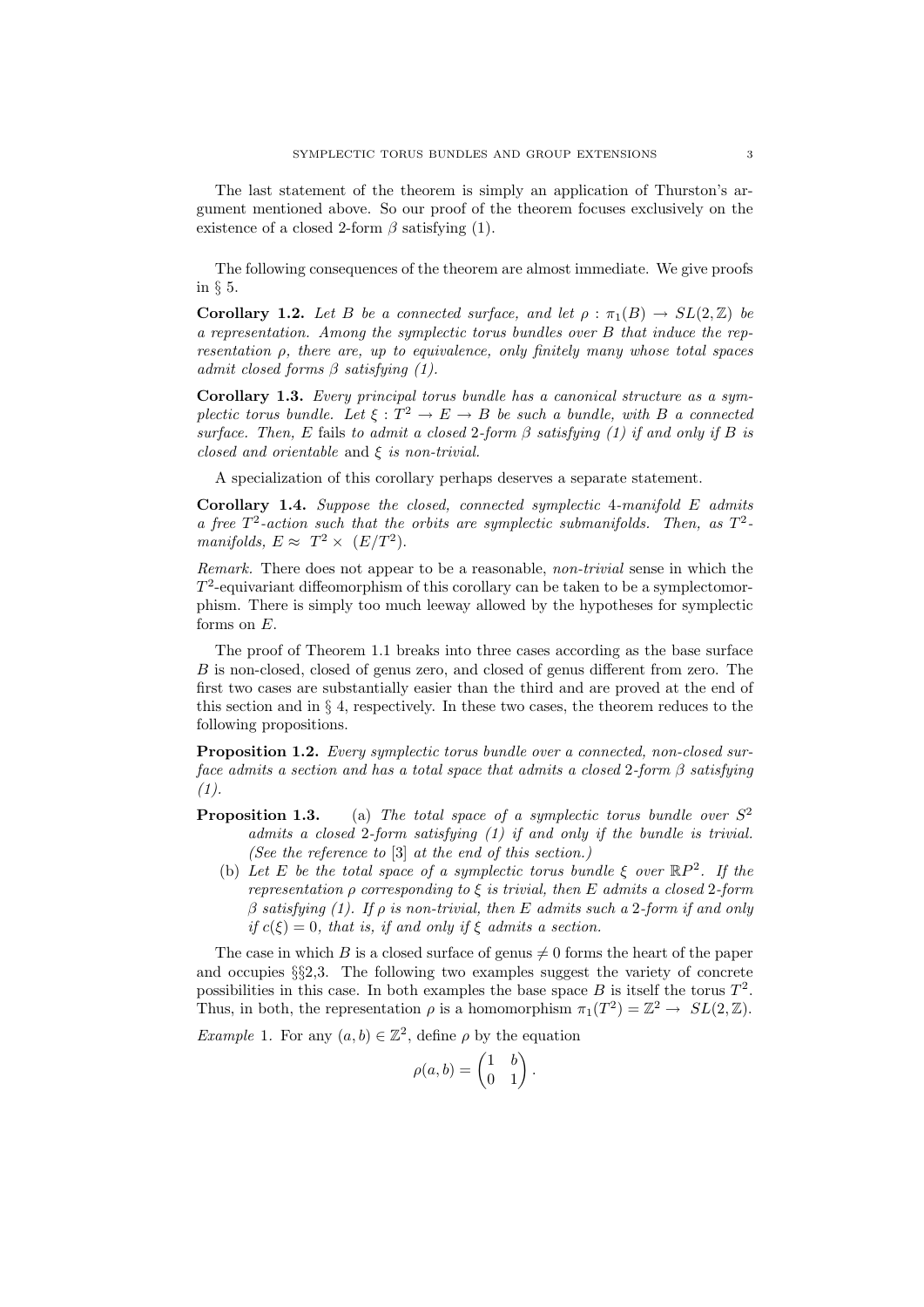In this example, one computes that the bundles are classified by  $H^2(T^2; \mathbb{Z}_{\rho}^2) = \mathbb{Z}$ . Consequently, up to equivalence, there is only one torus bundle  $\xi$ —namely, the one satisfying  $c(\xi) = 0$ — for which the total space admits a symplectic form satisfying (1). According to the classification, this is the unique bundle admitting a section. The total space of  $\xi$  is the renowned Kodaira-Thurston manifold, the earliest known example of a symplectic manifold that is not Kähler (cf.  $[8, \text{page 89}]$ ).

*Example 2.* Let m and n be any fixed integers  $\geq 0$ . Then, for  $(a, b) \in \mathbb{Z}^2$ , define p by

$$
\rho(a,b) = \begin{pmatrix} -2mn+1 & 2mn^2+n \\ -m & mn+1 \end{pmatrix}^{a+b}.
$$

In this example, the bundles are classified by  $H^2(T^2; \mathbb{Z}_\rho^2) = \mathbb{Z}_m \oplus \mathbb{Z}_n$ . So, when  $m, n \neq 0$ , there are exactly mn symplectic torus bundles over the torus, and, for every one of them, the total space admits the desired symplectic form.

Both examples proceed by computing  $H^2$  and then applying Theorem 1.1. The computation begins with Poincaré duality for  $T^2$  (with twisted coefficients), which implies that the desired result is just the group of coinvariants of the module  $\mathbb{Z}_\rho^2$ (cf. [1, page 57]). We leave this computation to the reader.

1.2. Reformulating Thurston's criterion. We conclude this introduction with a brief reformulation of Thurston's cohomology criterion for the existence of the desired closed 2-forms  $\beta$  in the context of symplectic torus bundles. This will immediately imply Proposition 1.2.

Thurston's criterion is stated in our opening paragraph in terms of de Rham cohomology, but clearly, by de Rham's theorem, it may be equivalently stated in terms of singular cohomology with real coefficients. In fact, a further easy reduction is desirable: namely, we pass to rational coefficients. Indeed, note that since  $H^2(T^2; \mathbb{R}) \approx \mathbb{R}$ , the existence of a non-trivial class in the image of  $i^* : H^2(E; \mathbb{R}) \to$  $H^2(T^2; \mathbb{R})$  is equivalent to the surjectivity of this map, and this in turn is easily checked to be equivalent to the surjectivity of  $i^* : H^2(E; \mathbb{Q}) \to H^2(T^2; \mathbb{Q}) \approx \mathbb{Q}$ .

Now using rational coefficients, we consider the Serre cohomology spectral sequence for the symplectic torus bundle  $\xi : T^2 \stackrel{i}{\to} E \stackrel{p}{\to} B$ , for which the  $E_2$ -term is given by

$$
E_2^{p,q}=H^p(B;H^q(T^2;\mathbb{Q})).
$$

Therefore,  $E_2^{0,2} = H^0(B; H^2(T^2; \mathbb{Q})) = H^2(T^2; \mathbb{Q})^{\pi_1(B)}$ , the group of  $\pi_1(B)$ -invariant classes in  $H^2(T^2; \mathbb{Q})$ . But  $\pi_1(B)$  acts via symplectomorphisms, which are orientationpreserving, so  $E_2^{0,2} = H^2(T^2; \mathbb{Q})$ . Now when B is a surface, its cohomology vanishes above dimension two, so that  $d_2^{0,2}$  is the only possibly non-trivial differential issuing from  $E_r^{0,2}, r \ge 2$ . Thus  $\ker(d_2^{0,2} : H^2(T^2; \mathbb{Q}) \to H^2(B; H^1(T^2; \mathbb{Q}))) = E_{\infty}^{0,2}$ , which equals  $i^*(H^2(E; \mathbb{Q}))$ . Therefore, in this context, Thurston's cohomology criterion becomes

(2) 
$$
d_2^{0,2} = 0.
$$

Proof of Proposition 1.2: Proposition 1.2 now follows easily, using the fact that every connected, non-closed surface has the homotopy type of a 1-dimensional simplicial complex. Every  $F$ -bundle over such a base space admits a section when  $F$  is pathconnected. Moreover, the target of  $d_2^{0,2}$ , namely  $H^2(B; H^1(T^2; \mathbb{Q}))$ , is identically zero, so  $(2)$  is satisfied.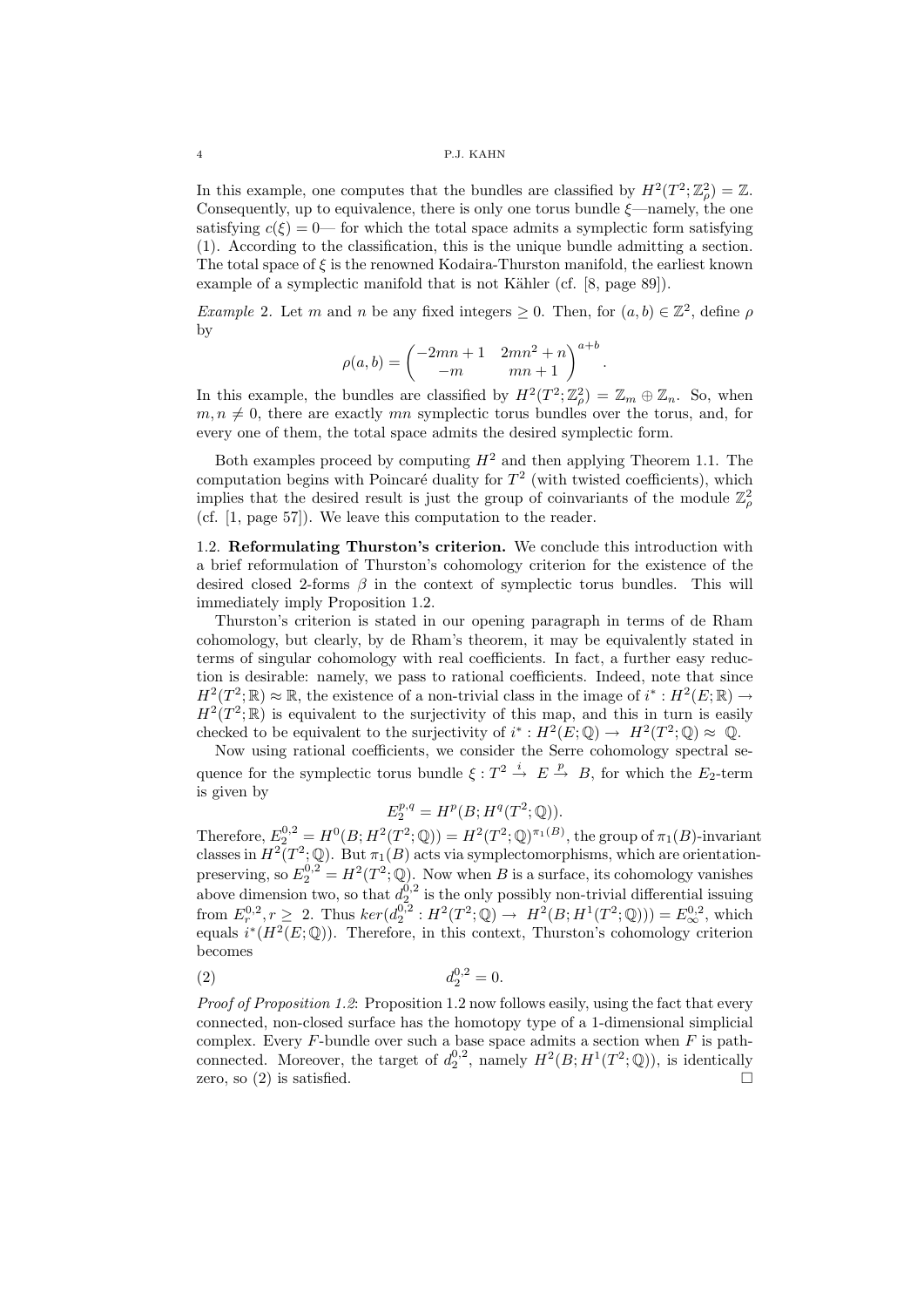Remarks: To conclude this introduction, I am pleased to to acknowledge my indebtedness to K. Brown for a number of very helpful conversations during the preparation of this paper. I also want to mention two related papers, which were brought to my attention after this work was completed. The first is a paper by Hansjörg Geiges [3], which deals primarily with the case of torus bundles over a torus. However, it also obtains (p. 545) our Proposition 1.3(a)— the case  $B = S^2$ . The second paper is an e-print by Rafał Walczak [11], who uses Seiberg-Witten theory to answer the question of when the total space of the bundle admits a symplectic structure (whether or not it is compatible with the fibering). This last can be viewed as complementary to the current paper.

# 2. An interpretation of the main theorem in terms of group **EXTENSIONS**

Let B be a connected, closed surface of genus  $\neq 0$  and fundamental group  $\pi$ . As is well known, B is a  $K(\pi, 1)$ , and so one sees easily that the homotopy exact sequence of the symplectic torus bundle  $\xi : T^2 \stackrel{i}{\to} E \stackrel{p}{\to} B$  collapses to the short exact sequence

$$
\mathbb{E}: \qquad \mathbb{Z}^2 \overset{i_*}{\rightarrow} G \overset{p_*}{\rightarrow} \pi,
$$

which will be convenient to regard as a group extension of  $\pi$  by  $\mathbb{Z}^2$ . Thus, the group G equals  $\pi_1(E)$ , and E is a  $K(G, 1)$ . Huebschmann [6] uses the cohomology spectral sequence of (3) (which is the same as the Serre spectral sequence of  $\xi$ ) and obtains group-extension-theoretic interpretations of some of its differentials. We are interested in his interpretation of

$$
d_2^{0,2}: H^2({\mathbb{Z}}^2;{\mathbb{Q}}) \to H^2(\pi;H^1({\mathbb{Z}}^2;{\mathbb{Q}})).
$$

Here, we follow Huebschmann and use group-cohomology notation for the cohomology groups, but of course these are the same as the cohomology groups of the base and fibre of  $\xi$  as before. Since 2-dimensional group cohomology classifies group extensions with abelian kernel, the map  $d_2^{0,2}$  may be regarded as mapping extensions of  $\mathbb{Z}^2$  by Q—more precisely, *central* extensions, since  $\mathbb{Z}^2$  acts trivially on Q—to extensions of  $\pi$  by  $H^1(\mathbb{Z}^2;\mathbb{Q})$ . Huebschmann presents a construction that uses  $\mathbb E$ to pass from an extension  $\mathbb{E}_1$  of the first kind to an extension  $\mathbb{E}_2$  of the second.

In what follows, we shall refer to the 2-dimensional cohomology class corresponding to an extension  $\mathbb{E}^*$  as  $c(\mathbb{E}^*)$ .

2.1. Huebschmann's construction. Let  $\mathbb{E}_1$  denote an arbitrary central extension of  $\mathbb{Z}^2$  by  $\mathbb{Q}$ 

(4) Q G<sup>1</sup> <sup>r</sup><sup>1</sup> Z 2 .

We follow Huebschmann by using  $\mathbb{E}$  and  $\mathbb{E}_1$  to construct an extension  $\mathbb{E}_2$ 

(5) 
$$
H^1(\mathbb{Z}^2;\mathbb{Q}) \rightarrow G_2 \rightarrow \pi.
$$

We do this in several steps.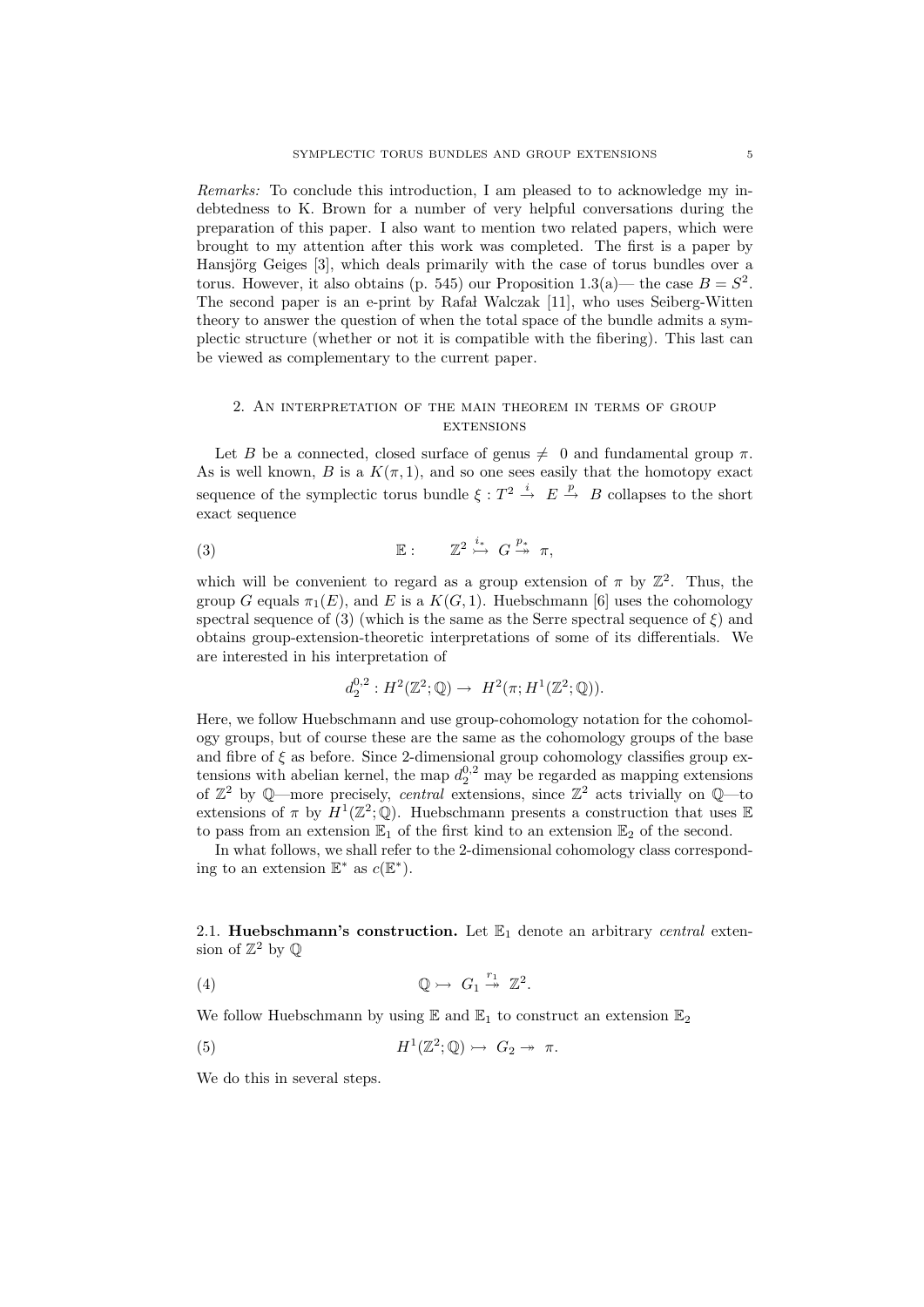Step (a): Since, in the extension  $\mathbb{E}, \mathbb{Z}^2$  is normal in G, inner automorphisms of G determine automorphisms of  $\mathbb{Z}^2$ . Thus, we have a representation

$$
\rho : \pi \to Aut(\mathbb{Z}^2) = GL(2, \mathbb{Z}).
$$

Recalling that  $E$  comes from a *symplectic* torus bundle, our comment in §1.1 implies that

(6) 
$$
\rho(\pi) \subseteq SL(2,\mathbb{Z}).
$$

We shall also make use of the composition

$$
G \xrightarrow{p_*} \pi \xrightarrow{\rho} GL(2, \mathbb{Z}).
$$

Now consider an automorphism of  $G_1$ . Since  $ker(r_1)$  of (4) may be characterized as the set of all infinitely divisible elements of  $G_1$ , we have  $h(ker(r_1)) = ker(r_1)$ , so that h induces an automorphism f of  $\mathbb{Z}^2$ . The rule  $h \mapsto f$ , thus, gives a representation

(7) 
$$
\rho_1: Aut(G_1) \to Aut(G_1/\mathbb{Q}) = GL(2,\mathbb{Z}).
$$

Lemma 1.  $SL(2,\mathbb{Z}) \subseteq \rho_1(Aut(G_1)).$ 

*Proof.* An automorphism  $f : \mathbb{Z}^2 \to \mathbb{Z}^2$  can be used to construct a pullback extension  $(8)$  f  ${}^{\sharp}E_1: \qquad \mathbb{Q} \rightarrowtail f^{\sharp}G_1 \twoheadrightarrow \mathbb{Z}^2$ 

of  $\mathbb{E}_1$ . By naturality,  $c(f^{\sharp} \mathbb{E}_1) = f^*(c(\mathbb{E}_1))$ , where  $f^*$  is the automorphism of  $H^2(\mathbb{Z}^2;\mathbb{Q})\approx\mathbb{Q}$  induced by f. One checks easily that this automorphism is multiplication by  $det(f) = \pm 1$ . Therefore, if f belongs to  $SL(2, \mathbb{Z})$ , we have  $c(f^{\sharp} \mathbb{E}_1)$  $c(\mathbb{E}_1)$ , implying an equivalence of extensions  $\mathbb{E}_1 \approx f^{\sharp} \mathbb{E}_1$ . Post-composing this with the canonical map of extensions  $f^{\sharp} \mathbb{E}_1 \to \mathbb{E}_1$ , which equals f on  $\mathbb{Z}^2$ , we obtain an automorphism of the extension  $\mathbb{E}_1$ , yielding an automorphism  $h : G_1 \to G_1$  such that  $\rho_1(h) = f$ .

The homomorphisms  $\rho \circ p_*$  and  $\rho_1$  allow us to form the fibre product  $\Pi =$  $G \times_{GL(2,\mathbb{Z})} Aut(G_1)$ . Let  $p_1$  and  $p_2$  denote the projections  $\Pi \to G, \Pi \to Aut(G_1)$ , respectively. Note that the inclusions in  $(6)$  and Lemma 1 combine to show that  $p_1$ is surjective.

Step (b): Combining (3) and (4), we have a composite homomorphism

(9) 
$$
\lambda: G_1 \stackrel{r_1}{\twoheadrightarrow} \mathbb{Z}^2 \stackrel{i_*}{\rightarrow} G.
$$

and a homomorphism  $\mu: G_1 \to \Pi$  given by

(10) 
$$
\mu(x) = (\lambda(x), \iota_x),
$$

where  $\iota_x$  denotes inner automorphism by x. It is not hard to check that

$$
\rho \circ p_*(\lambda(x)) = \rho_1(\iota_x) = I,
$$

where I is the  $2 \times 2$  identity matrix in  $GL(2,\mathbb{Z})$ . Therefore,  $\mu$  does indeed take values in Π. Let  $G_2$  denote the quotient  $\Pi / im(\mu)$  and  $\lambda_2$  the projection  $\Pi \to G_2$ .

Step(c): Note that  $\mu$  vanishes on  $ker(r_1)$  so that it factors as  $G_1 \stackrel{r_1}{\rightarrow} \mathbb{Z}^2 \rightarrow \Pi$ , where the second map lifts the injection  $i_* : \mathbb{Z}^2 \to G$ . It follows that  $p_1$  maps  $im(\mu)$  bijectively onto  $im(i_*)$ , which implies that  $p_1$  descends to a surjection r: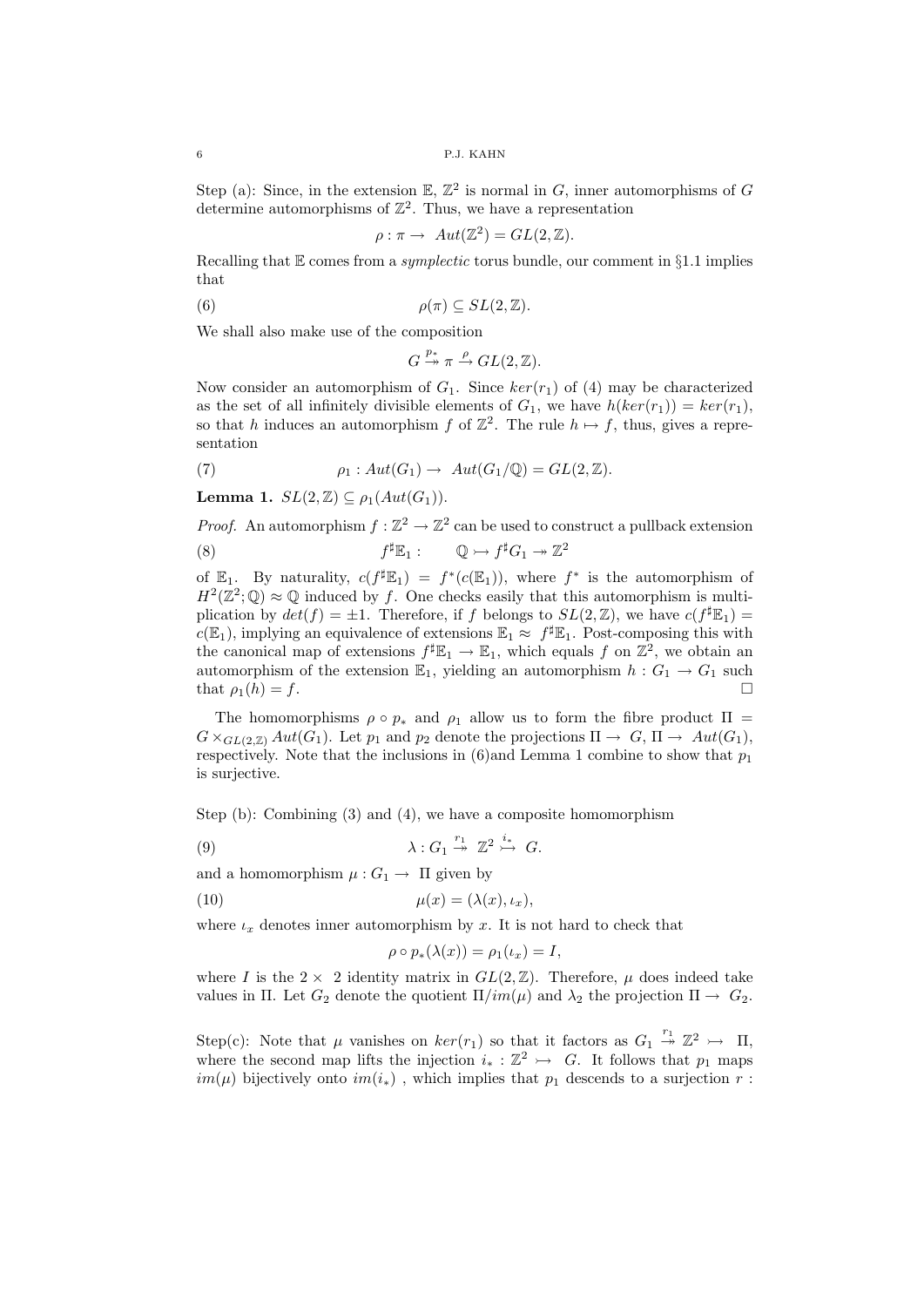$G_2 \twoheadrightarrow \pi$ , and  $\lambda_2$  maps  $ker(p_1) = H^1(\mathbb{Z}^2; \mathbb{Q})$  isomorphically onto  $ker(r)$ . Therefore,  $r: G_2 \to \pi$  is an extension of  $\pi$  by  $H^1(\mathbb{Z}^2; \mathbb{Q})$ , which is the desired extension  $\mathbb{E}_2$  (see (5) above). The following diagram of exact sequences summarizes the situation:

0 0 0 y y y Q <sup>0</sup> −−−−→ H<sup>1</sup> (Z 2 ; Q) H<sup>1</sup> (Z 2 ; Q) y y y G<sup>1</sup> µ −−−−→ Π <sup>λ</sup><sup>2</sup> −−−−→ G<sup>2</sup> −−−−→ 0 r1 <sup>y</sup> <sup>p</sup><sup>1</sup> <sup>y</sup> <sup>r</sup> y 0 −−−−→ Z 2 <sup>i</sup><sup>∗</sup> −−−−→ G <sup>p</sup><sup>∗</sup> −−−−→ π −−−−→ 0 y y y 0 0 0

**Theorem** (Huebschmann, [6] ).  $d_2^{0,2}(c(\mathbb{E}_1)) = c(\mathbb{E}_2)$ .

Huebschmann's result allows us to analyze properties of  $d_2^{0,2}$  (e.g., condition (2)) by applying his construction to a certain family of central extensions. Note, however, that the family we are interested in may be described as  $H^2(\mathbb{Z}^2;\mathbb{Q})\approx\mathbb{Q}$ , a 1-dimensional vector space over  $\mathbb{Q}$ . So, to determine the vanishing of  $d_2^{0,2}$ , it suffices to analyze Huebschmann's construction for any single central extension of  $\mathbb{Z}^2$  by  $\mathbb{Q}$ that represents a non-zero element of cohomology. We describe such an extension shortly, but first we must make a short preparatory digression.

2.2. Fibrewise-localization. The theory of localization in algebraic topology has been well known since the work of Quillen, Sullivan, Bousfield, Kan, Dwyer, Hilton, Mislin and others. We summarize only that small fragment of the subject that we need here. A useful reference for the reader is [5]. We shall confine ourselves to localizing at  $\theta$ , i.e., to rationalization, although most of what we describe applies to the general case.

Localization of a nilpotent group  $N$  is equivalent to localization of the Eilenberg-MacLane space  $K(N, 1)$ . We'll use the language of groups here, however, rather than that of topology. For the moment, we restrict entirely to nilpotent groups. A local group may be defined here as a nilpotent group that is uniquely p-divisible for all primes  $p$ . A localization of the nilpotent group  $N$  consists of a localization homomorphism (or localization map)  $\ell : N \to N_0$ , where  $N_0$  is local, such that  $\ell$  is universal for homomorphisms of  $N$  into local groups (i.e., every such homomorphism  $h: N \to L$  factors as  $h_0\ell$  for a unique homomorphism  $h_0: N_0 \to L$ ). N<sub>0</sub> and  $\ell$  are uniquely determined up to the obvious equivalence. When  $N$  is abelian,  $N_0$  may be taken to be  $N \otimes \mathbb{Q}$  and  $\ell$  given by  $x \mapsto x \otimes 1$ . A key fact about localization is that localization maps induce localization homomorphisms of homology. Localization respects exact sequences. Indeed, it is not hard to show that, given any exact sequence S of nilpotent groups, we may localize its terms and maps, obtaining an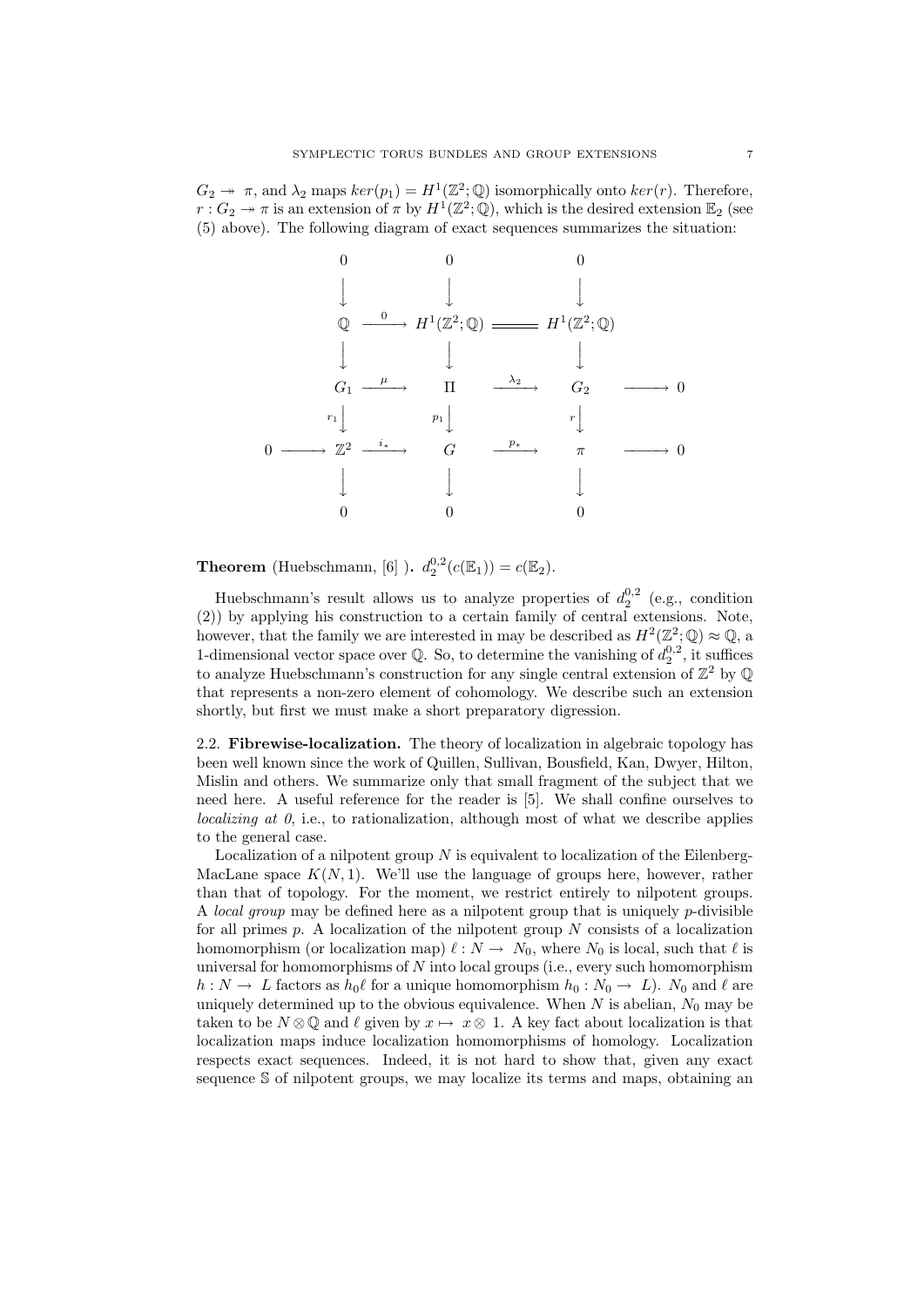exact sequence  $\mathcal{S}_0$  of local groups and a map of exact sequences  $\ell_{\mathcal{S}} : \mathcal{S} \to \mathcal{S}_0$  that localizes the individual terms. Thus, we may apply this to group extensions in which all the groups are nilpotent.

Let

$$
\mathbb{S}: N' \rightarrowtail N \twoheadrightarrow N''
$$

be a short exact sequence of nilpotent groups, and let

$$
\mathbb{S}_0: N'_0 \rightarrowtail N_0 \twoheadrightarrow N''_0
$$

denote its localization. Then  $\ell_{\mathbb{S}}$  may be thought of as a triple of localization maps  $(\ell_{N'}, \ell_N, \ell_{N''})$ . We use  $\ell_{N''}: N'' \to N_0''$  to pull back the sequence  $\mathcal{S}_0$  to an exact sequence

$$
\mathbb{S}_{f0}: N'_0 \rightarrowtail N_{f0} \twoheadrightarrow N'',
$$

which we call the *fibrewise-localization* of S. The pullback construction produces a natural map of exact sequences  $\ell_f : \mathbb{S} \to \mathbb{S}_{f0}$  which on  $N''$  is just the identity and on N' is just the localization map  $\ell_{N'} : N' \to N'_0$ .

While this construction is perfectly valid, we want to use fibrewise-localization in the case of group extensions with abelian kernel without assuming any nilpotency restrictions. So we present another construction, valid for all such extensions. Consider a group extension with abelian kernel A,

(11) S : A B C,

and consider any normalized 2-cocycle  $\phi$  associated with S. This is a function  $\phi: C \times C \rightarrow A$  subject to normalization and 2-cocyle identities (cf. [1, pp.91 ff.]).  $\phi$  is defined by choosing a function  $C \to B$  that splits the surjection  $B \to C$  in (11) and measuring how far this deviates from being a homomorphism. Now, form the composite  $C \times C \stackrel{\phi}{\rightarrow} A \stackrel{\ell}{\rightarrow} A_0$ , where  $\ell$  is a localization map. This composite is a new normalized 2-cocycle for an extension of C by  $A_0$ . We define this extension to be the fibrewise-localization of S and denote it by  $\mathcal{S}_{f0}$ . There is an obvious map of extensions  $\mathbb{S} \to \mathbb{S}_{f0}$  with the same properties as before. It is not hard to show, using basic facts about extensions, that, up to equivalence of extensions, this construction is independent of the initial choice of 2-cocycle  $\phi$  corresponding to S and independent of the choice of localization map  $\ell$ , and it coincides with our earlier description of fibrewise-localization for nilpotent extensions of nilpotent groups with abelian kernels. Note also that this construction shows that if  $c(S)$  and  $c(S_{f0})$  are the cohomology classes of the corresponding extensions (i.e., the cohomology classes of the corresponding 2-cocycles), then the homomorphism  $H^2(C; A) \to H^2(C; A_0)$ induced by the localization map  $\ell : A \to A_0$  sends  $c(\mathbb{S})$  to  $c(\mathbb{S}_{f0})$ .

We now present a useful and well-known extension of  $\mathbb{Z}^2$  by  $\mathbb{Z}$ .

The discrete Heisenberg group  $\mathcal H$  may be described as the set  $\mathbb Z^3$  of all integer triples with the following multiplication

(12) 
$$
(r, s, t) \bullet (u, v, w) = (r + u + sw, s + v, t + w).
$$

The center  $Z[\mathcal{H}]$  and commutator  $[\mathcal{H}, \mathcal{H}]$  both equal  $\mathbb{Z} = \mathbb{Z} \times 0 \times 0$ , so that we clearly obtain the central extension

$$
\mathbb{H}:\quad \ \, \mathbb{Z}\rightarrowtail\,\,\mathcal{H}\twoheadrightarrow\,\,\mathbb{Z}^2.
$$

We call this the *Heisenberg extension*. The following result about  $H$  is well known. For the convenience of the reader, we present a proof due to K. Brown.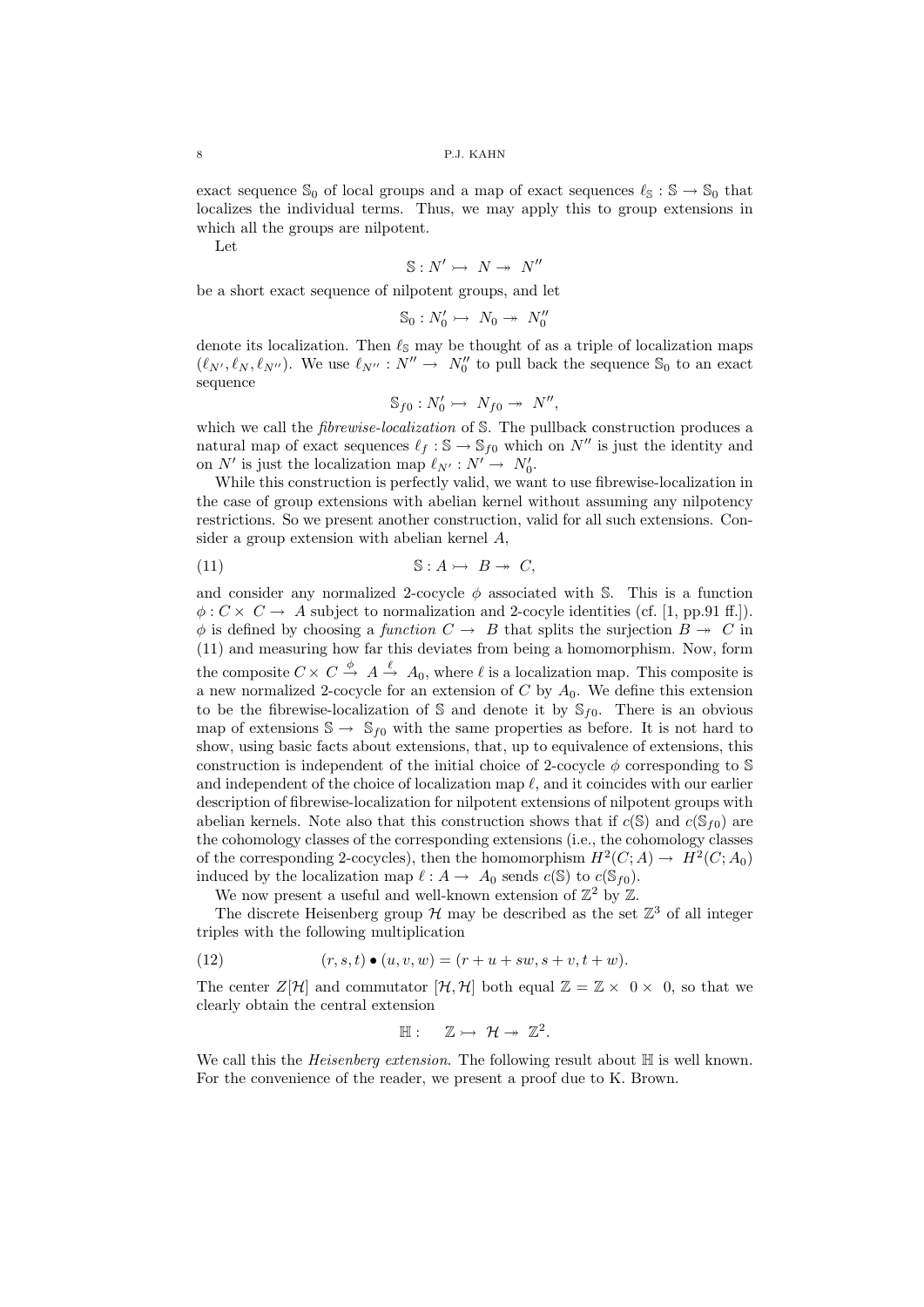# **Lemma 2.** The cohomology class  $c(\mathbb{H})$  generates  $H^2(\mathbb{Z}^2;\mathbb{Z}) \approx \mathbb{Z}$ .

*Proof.* Let the group H be given by the presentation  $\langle x, y : [x, [x, y], [y, [x, y]] \rangle$ . If  $a, b \in \mathcal{H}$  are the triples  $(0, 1, 0), (0, 0, 1)$ , respectively, then it is not hard to check that they generate  $\mathcal{H}$ , that  $[a, b] = (1, 0, 0)$ , and that, accordingly, a and b satisfy the relations for x and y in H above. Therefore, the rule  $x \mapsto a, y \mapsto b$  welldefines a surjective homomorphism  $f : H \to H$ . We let the reader check that this is injective as well. Thus,  $H \approx H$ , so that, given any group H' and elements  $c, d \in H'$ satisfying the stated relations, there is a unique homomorphism  $\mathcal{H} \to H'$  sending  $a$  to  $c$  and  $b$  to  $d$ .

We apply this last fact to an arbitrary central extension  $M : \mathbb{Z} \rightarrow M \rightarrow \mathbb{Z}^2$ , choosing the elements  $c, d \in M$  to be arbitrary lifts of  $(1,0), (0,1) \in \mathbb{Z}^2$ , respectively. Let  $h : \mathcal{H} \to M$  be the corresponding homomorphism. h clearly induces a map of extensions  $\mathbb{H} \to \mathbb{M}$  which is the identity on  $\mathbb{Z}^2$  and is an endomorphism on  $\mathbb{Z}$ , say multiplication by some integer k. By tracing out the definition of the 2-cocycle corresponding to an extension, it is easy to check that  $c(\mathbb{M}) = kc(\mathbb{H})$ . Thus,  $c(\mathbb{H})$  generates  $H^2(\mathbb{Z}^2;\mathbb{Z})\approx \mathbb{Z}$ .

We now define the extension of  $\mathbb{Z}^2$  by  $\mathbb Q$  that interests us: namely, it is the fibrewise-localization of the Heisenberg extension,  $\mathbb{H}_{f0}$ .

**Corollary 3.**  $c(\mathbb{H}_{f0})$  is a basis element of the 1-dimensional Q vector space  $H^2(\mathbb{Z}^2;\mathbb{Q})$ .

*Proof.* Let  $\ell_* : H^2(\mathbb{Z}^2; \mathbb{Z}) \to H^2(\mathbb{Z}^2; \mathbb{Q})$  denote the homomorphism induced by the coefficient injection  $\mathbb{Z} \to \mathbb{Q}$ . As already observed,  $\ell_*$  maps  $c(\mathbb{H})$  to  $c(\mathbb{H}_{f0})$ . At the same time, it is clear that  $\ell_*$  is a localization map, essentially the same as the standard injection  $\mathbb{Z} \to \mathbb{Q}$ . Therefore, by the foregoing lemma,  $c(\mathbb{H}_{f0}) \neq 0$ , as desired.

2.3. Reinterpreting the main theorem. Let us return to the context with which this section opened: namely, to the symplectic torus bundle  $\xi : T^2 \stackrel{i}{\rightarrow} E \stackrel{p}{\rightarrow} B$ with B a closed, connected  $K(\pi, 1)$  surface. The group  $\pi$  acts via symplectomorphisms on  $H_1(T^2) = \mathbb{Z}^2$ . Thus, we have a representation  $\rho$  and corresponding (left)  $\mathbb{Z}[\pi]$ -module  $\mathbb{Z}_\rho^2$ , as explained before. In a similar way, the cohomology group  $H^1(T^2; \mathbb{Q}) \approx \mathbb{Q}^2$  receives the structure of a  $\mathbb{Z}[\pi]$ -module. We want this to be a left  $\mathbb{Z}[\pi]$ -module also despite the contravariance of cohomology, so we use the standard convention for this, which we may describe here as follows: Identify  $H^1(T^2; \mathbb{Q})$  with  $Hom(H_1(T^2), \mathbb{Q})$ , and for any  $\alpha \in \pi$ ,  $h \in Hom(H_1(T^2), \mathbb{Q})$ , and  $x \in H_1(T^2)$ , let  $(\alpha h)(x) = h(\alpha^{-1}x).$ 

We now return to our use of group cohomology notation in the following lemma, the proof of which is given in the next section.

**Lemma 4.** Let  $D: H^1(\mathbb{Z}^2; \mathbb{Q}) \to H_1(\mathbb{Z}^2; \mathbb{Q})$  denote Poincaré duality, and let  $\psi$  be the composite

$$
\mathbb{Z}^2 = H_1(\mathbb{Z}^2; \mathbb{Z}) \xrightarrow{\ell} H_1(\mathbb{Z}^2; \mathbb{Q}) \xrightarrow{D^{-1}} H^1(\mathbb{Z}^2; \mathbb{Q}),
$$

where, here,  $\ell$  is the localization map induced by the usual injection  $\mathbb{Z} \to \mathbb{Q}$ . Then, using the module structures described above,  $\psi$  is a  $\mathbb{Z}[\pi]$ -injection and a localization map.

Therefore,

$$
\psi_{\sharp}: H^2(\pi; \mathbb{Z}^2) \to H^2(\pi; H^1(\mathbb{Z}^2; \mathbb{Q}))
$$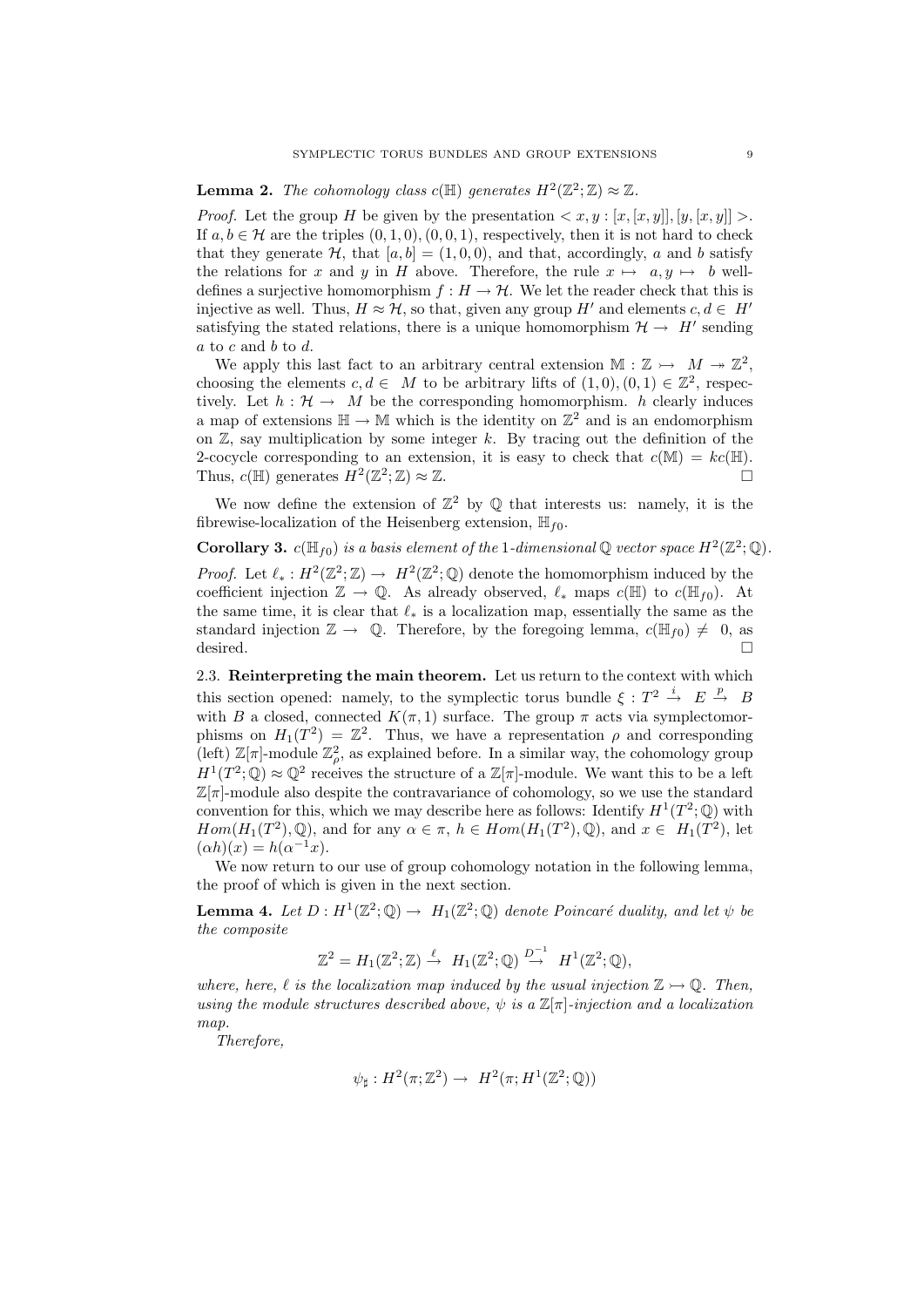induced by  $\psi$  is also a localization map.

We can now state a reinterpretation of Theorem 1.1 in this group-extension context.

**Theorem 2.1.** Let  $\mathbb{H}_{f0}$  be the fibrewise-localization of the Heisenberg extension, and let  $E$  be the group extension (3) described at the start of §2. Apply Huebschmann's construction to these, obtaining an extension  $\mathbb{E}_2$  as in (5). Then,

$$
\psi_{\sharp}(c(\mathbb{E})) = -c(\mathbb{E}_2).
$$

We prove Theorem 2.1 in the next section. We close this section by using it to prove Theorem 1.1 in case B is closed, connected of genus  $\neq 0$ :

*Proof.* Let  $\xi : T^2 \stackrel{i}{\rightarrow} E \stackrel{p}{\rightarrow} B$  be a symplectic torus bundle with corresponding group extension E. As discussed in Appendix C, the classes  $c(\xi)$  and  $c(\mathbb{E})$  are the same, so we may deal exclusively with the latter. Suppose it has finite order. Then, by Huebschmann's theorem and Theorem 2.1,

$$
d_2^{0,2}(c(\mathbb{H}_{f0})) = c(\mathbb{E}_2) = -\psi_{\sharp}(c(\mathbb{E})) = 0.
$$

By Corollary 3 of §2.2, this implies that  $d_2^{0,2} = 0$ , which is condition (2). Therefore, as already argued, the desired form  $\beta$  exists. The converse follows by reversing the steps.  $\Box$ 

## 3. Proof of Theorem 2.1

The basic idea of the proof of Theorem 2.1 is to produce suitable 2-cocycles f and F for the extensions  $\mathbb E$  and  $\mathbb E_2$ , respectively, and then to show that, if  $\psi_{\flat}$  is the chain map induced by  $\psi$ , then  $\psi_{\nu}(f) = -F$ . To carry this out, we need to be more explicit about  $\psi$  and about the groups and maps occurring in Huebschmann's construction.

# 3.1. The map  $\psi$ . We begin with a proof of Lemma 3 of §2.

*Proof.* That  $\psi = D^{-1}\ell$  is a localization map and injective is obvious. Choose any  $\alpha \in \pi$ , and let a be a symplectomorphism of  $T^2$  representing  $\alpha$ . This is a degree-one map. Therefore, the standard cap product identity yields  $a_*Da^* = D$ , or  $a_*D = D(a^*)^{-1}$ , that is  $\alpha D = D\alpha$ . So, D is  $\mathbb{Z}[\pi]$ -equivariant. That  $\ell$  is also equivariant is immediate from definitions. Hence  $\psi$  is a map of  $\mathbb{Z}[\pi]$ -modules.

It remains to show that  $\psi_{\sharp}: H^2(\pi;\mathbb{Z}^2) \to H^2(\pi;H^1(\mathbb{Z}^2;\mathbb{Q}))$  is a localization map. By definition,  $\psi_{\sharp}$  factors as

$$
H^2(\pi;\mathbb{Z}^2) \stackrel{\ell_{\sharp}}{\to} H^2(\pi;\mathbb{Q}^2) \stackrel{(D^{-1})_{\sharp}}{\approx} H^2(\pi;H^1(\mathbb{Z}^2;\mathbb{Q})).
$$

So,  $\psi_{\sharp}$  is equivalent to  $\ell_{\sharp}$ . But  $\pi$  is finitely-presented, hence of type FP<sub>2</sub> ([1, page 197]). It follows without difficulty that  $\ell_{\sharp}$  is equivalent to the standard localization map  $H^2(\pi;\mathbb{Z}^2)\to H^2(\pi;\mathbb{Z}^2)$ ) ⊗  $\mathbb{Q}$ .

For computations which follow below, it will be useful to obtain an alternative description of  $\psi$ . Accordingly, we let  $e_1$  and  $e_2$  be the standard generators of  $H_1(\mathbb{Z}^2; \mathbb{Z}) = \mathbb{Z}^2$ ; we may write  $a_1e_1 + a_2e_2$  as  $(a_1, a_2)$ . Let  $e_1^*, e_2^*$  denote the basis of  $H^1(\mathbb{Z}^2;\mathbb{Q})$  dual to  $\ell(e_1), \ell(e_2)$ , using this to write elements of  $H^1(\mathbb{Z}^2;\mathbb{Q})$  as pairs. Then, one easily computes,  $\psi(e_1) = e_2^*$  and  $\psi(e_2) = -e_1^*$ , so that, in pair notation,

(13) 
$$
\psi(a_1, a_2) = (-a_2, a_1).
$$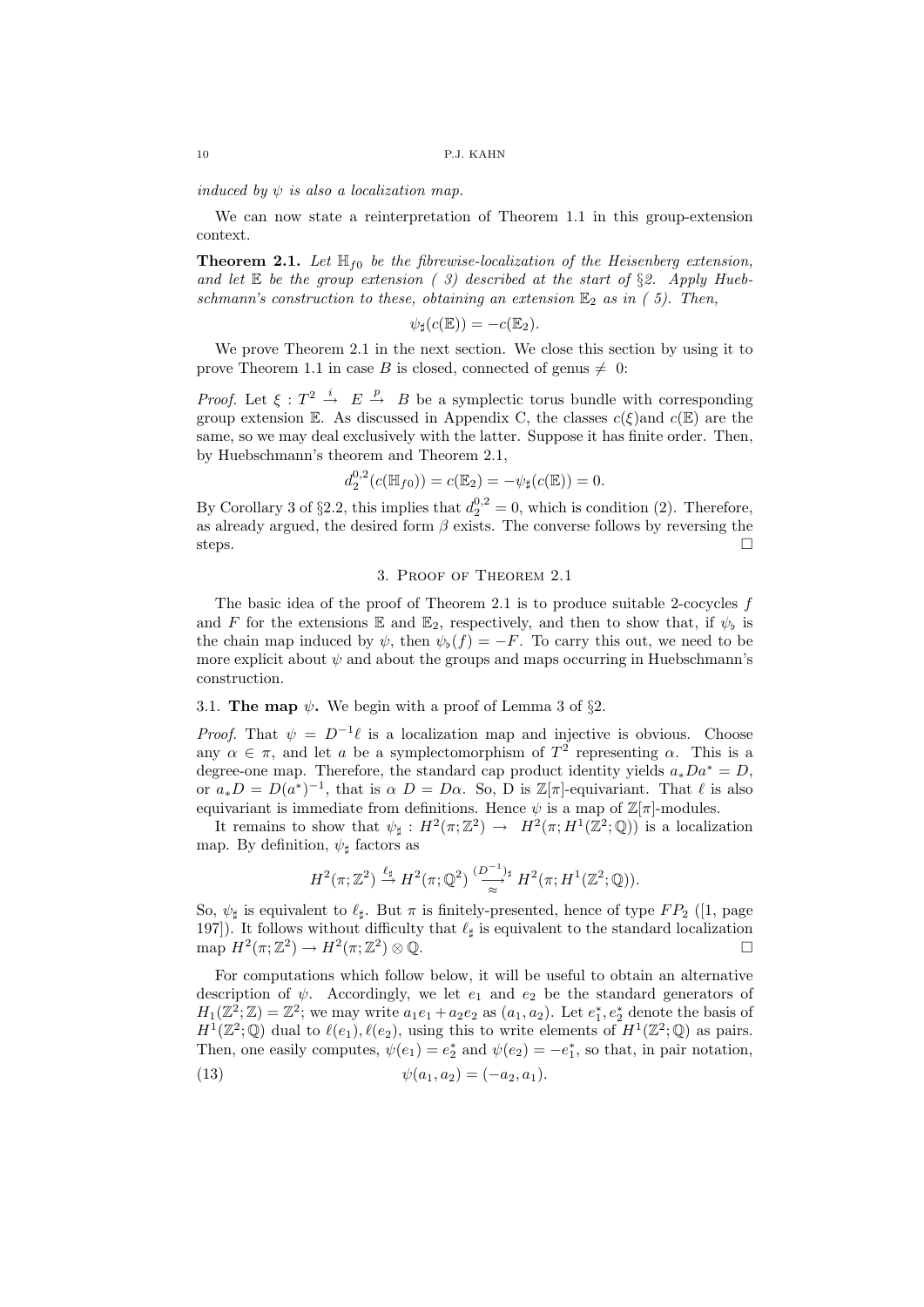#### 3.2.  $\mathbb E$  and the 2-cocycle f. Recall that  $\mathbb E$  is the extension

 $\mathbb{Z}^2 \ \stackrel{i_*}{\rightarrow} \ G \ \stackrel{p_*}{\twoheadrightarrow} \ \pi.$ 

Choose an arbitrary function  $s : \pi \to G$  splitting  $p_*$  and define the normalized 2-cocycle f by the usual rule

(14) 
$$
i_*(f(x,y)) = s(x)s(y)s(xy)^{-1}.
$$

Now f, together with the representation  $\rho : \pi \to GL(2,\mathbb{Z})$  induced by E, can be used to form another extension  $\mathbb{E}'$  of  $\pi$  as follows: In the cartesian product  $\mathbb{Z}^2 \times \pi$ define a group multiplication • by the rule

(15) 
$$
(u, x) \bullet (v, y) = (u + \rho(x)(v) + f(x, y), xy).
$$

Define homomorphisms  $\mathbb{Z}^2 \rightarrow \mathbb{Z}^2 \times \pi$  and  $\mathbb{Z}^2 \times \pi \to \pi$  by the rules  $u \mapsto (u, \epsilon)$  and  $(u, x) \mapsto x$ , respectively, where  $\epsilon$  denotes the identity of  $\pi$ . These piece together to give the extension  $\mathbb{E}'$ . It is a classical fact that  $\mathbb E$  and  $\mathbb E'$  are equivalent extensions, and so  $c(\mathbb{E}) = c(\mathbb{E}')$ . Therefore, without losing generality, we may assume that  $\mathbb{E} = \mathbb{E}'.$ 

With this assumption, the map  $\lambda : \mathcal{H}_{f0} = G_1 \rightarrow G$  defined in (9) can now be expressed as follows:

$$
\lambda(a, b, c) = (b, c, \epsilon),
$$

where we omit extra parentheses when harmless. We want to get a similar explicit representation of the map  $\mu$  used above to define  $G_2$ , and for this, we need some computational information about  $\mathcal{H}_{f0}$  and  $Aut(\mathcal{H}_{f0})$ .

3.3. Computational information about  $\mathcal{H}_{f0}$  and  $Aut(\mathcal{H}_{f0})$ . We shall always regard H as embedded in  $\mathcal{H}_{f0}$  via the inclusion  $\mathbb{Z}^3 \subseteq \mathbb{Q} \times \mathbb{Z}^2$ .

Given elements x and y in some group, we let  $xy$  denote the conjugate  $xyx^{-1}$ . The following lemma may be easily derived by the reader from the definition of the operation (12).

**Lemma 5.** In  $\mathcal{H}_{f0}$ ,  $(a,b,c)(x,y,z) = (x + bz - cy, y, z)$ , and  $[(a, b, c), (x, y, z)] =$  $(bz - y_c, 0, 0)$ .  $\Box$ 

**Corollary 6.** The center  $Z[\mathcal{H}_{f0}]$  equals  $\mathbb{Q}\times 0\times 0$ , setwise and as abelian groups.  $\Box$ 

Thus, the surjection  $\mathcal{H}_{f0} \to \mathbb{Z}^2$  in  $\mathbb{H}_{f0}$  is just the projection  $\mathcal{H}_{f0} \to \mathcal{H}_{f0}/Z[\mathcal{H}_{f0}]$ . Recall that we have denoted this  $r_1$  in our description of Huebschmann's construction (cf.  $(4)$ ).

**Lemma 7.** Every endomorphism h of  $H$  (resp.,  $H_{f0}$ ) is uniquely determined by the values  $h(0, 1, 0)$  and  $h(0, 0, 1)$ .

*Proof.* The result is obvious for  $H$ , since  $(0, 1, 0)$  and  $(0, 0, 1)$  generate it. So, suppose h is an endomorphism of  $\mathcal{H}_{f0}$ . Similarly to our discussion above equation (7), we observe here that the center  $Z[\mathcal{H}_{f0}] = \mathbb{Q} \times 0 \times 0$  may be characterized as the set of all infinitely-divisible elements of  $\mathcal{H}_{f0}$ , which implies that  $h(Z[\mathcal{H}_{f0}]) \subseteq$  $Z[\mathcal{H}_{f0}]$ . Thus,  $h|Z[\mathcal{H}_{f0}]$  may be identified with an endomorphism of  $\mathbb{Q}$ . But every such endomorphism is uniquely determined by its value at any single non-zero element. Therefore,  $h|Z[\mathcal{H}_{f0}]$  is determined by  $h(1,0,0) = [h(0,1,0), h(0,0,1)].$ Since  $\mathcal{H}_{f0}$  is generated by  $\mathcal{H} \cup Z[\mathcal{H}_{f0}]$ , the result holds for  $\mathcal{H}_{f0}$ .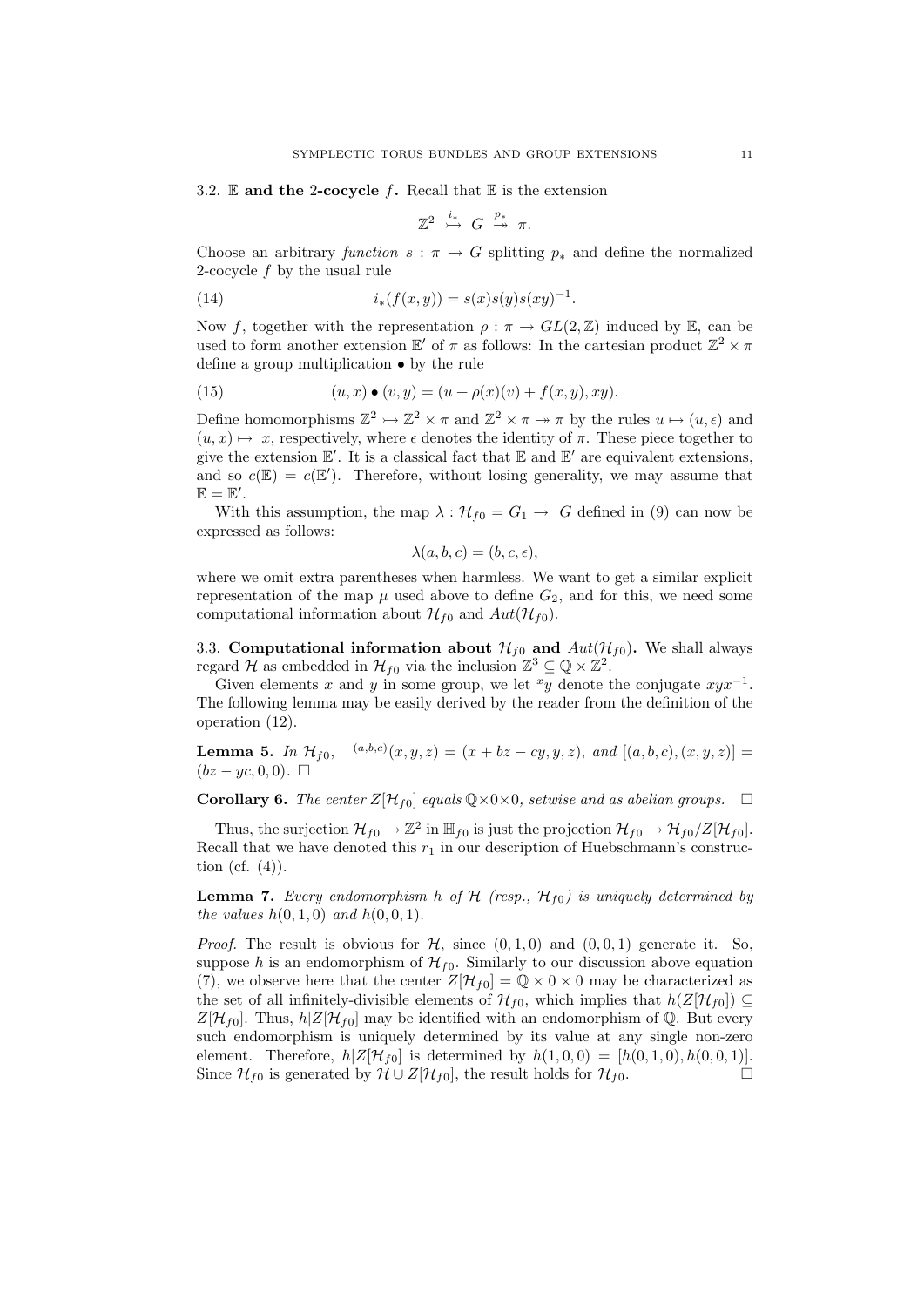**Lemma 8.** For any triples  $(a, b, c), (d, e, f) \in \mathcal{H}_{f0}$ , there exists an endomorphism h of  $\mathcal{H}_{f0}$  satisfying  $h(0, 1, 0) = (a, b, c)$  and  $h(0, 0, 1) = (d, e, f)$ . h is an automorphism if and only if the determinant

$$
\begin{vmatrix} b & c \\ e & f \end{vmatrix} = \pm 1
$$

*Proof.* By Lemma 4 and Corollary 5, the commutator  $[(a, b, c), (d, e, f)]$  belongs to  $Z[\mathcal{H}_{f0}]$ , so by the argument in the proof of Lemma 2 of §2.2, there is a unique homomorphism  $k : \mathcal{H} \to \mathcal{H}_{f0}$  satisfying  $k(0,1,0) = (a, b, c)$  and  $k(0,0,1) = (d, e, f)$ . By Lemma 4,  $k(1,0,0) = (bf - ec, 0, 0)$ , so it belongs to  $Z[\mathcal{H}_{f0}]$ , and there is a unique extension of  $k|Z[\mathcal{H}]$  to an endomorphism of  $Z[\mathcal{H}_{f0}]$ . Every element y of  $\mathcal{H}_{f0}$  can be written as a product zx, with  $z \in Z[\mathcal{H}_{f0}]$  and  $x \in \mathcal{H}$ , so we attempt to define h by the rule,  $h(y) = k(z)k(x)$ . It is an easy exercise to verify that this gives a well-defined endomorphism. Now suppose that  $h$  is an automorphism. Then it induces an automorphism of  $\mathbb{Z}^2$  given by the matrix

$$
\begin{pmatrix} b & c \\ e & f \end{pmatrix},
$$

which immediately shows that the stated determinant must equal  $\pm 1$ . Conversely, if the determinant is  $\pm 1$ , then by what was just said, the endomorphism of  $\mathbb{Z}^2$ induced by h is an automorphism, and, by the equation  $h(1, 0, 0) = (bf - ec, 0, 0)$ , so is the endomorphism of  $Z[\mathcal{H}_{f0}]$ . The Five-Lemma then implies that h is an automorphism.

We now introduce some convenient 'matrix' notation for automorphisms  $h \in$ Aut( $\mathcal{H}_{f0}$ ). If  $h(0, 1, 0) = (a, b, c)$  and  $h(0, 0, 1) = (d, e, f)$ , as above, we associate with  $h$  the matrix

$$
\begin{pmatrix} a & d \\ b & e \\ c & f \end{pmatrix}.
$$

We may occasionally wish to abbreviate this by letting, say,  $u$  denote the top row and, say, M the remaining  $2 \times 2$  submatrix and writing the above matrix as

$$
\begin{pmatrix} u \\ M \end{pmatrix}.
$$

Of course, the identity automorphism has the obvious matrix representation

$$
\begin{pmatrix} 0 & 0 \\ 1 & 0 \\ 0 & 1 \end{pmatrix}.
$$

Slightly less obvious, but useful, is the matrix representation of the inner automorphism  $\iota_x$ , where  $x = (a, b, c)$ . An easy application of Lemma 4 and equation (13) above shows that this is:

$$
\begin{pmatrix} -c & b \\ 1 & 0 \\ 0 & 1 \end{pmatrix} = \begin{pmatrix} \psi(b, c) \\ I \end{pmatrix},
$$

where I is the  $2\times 2$  identity matrix. It is possible to work out the multiplication, i.e., composition, in  $Aut(\mathcal{H}_{f0})$  in terms of this notation, but the formula is complicated and not particularly useful here—in addition to the usual quadratic terms of linear algebra, there are also third and fourth order terms. We do record one special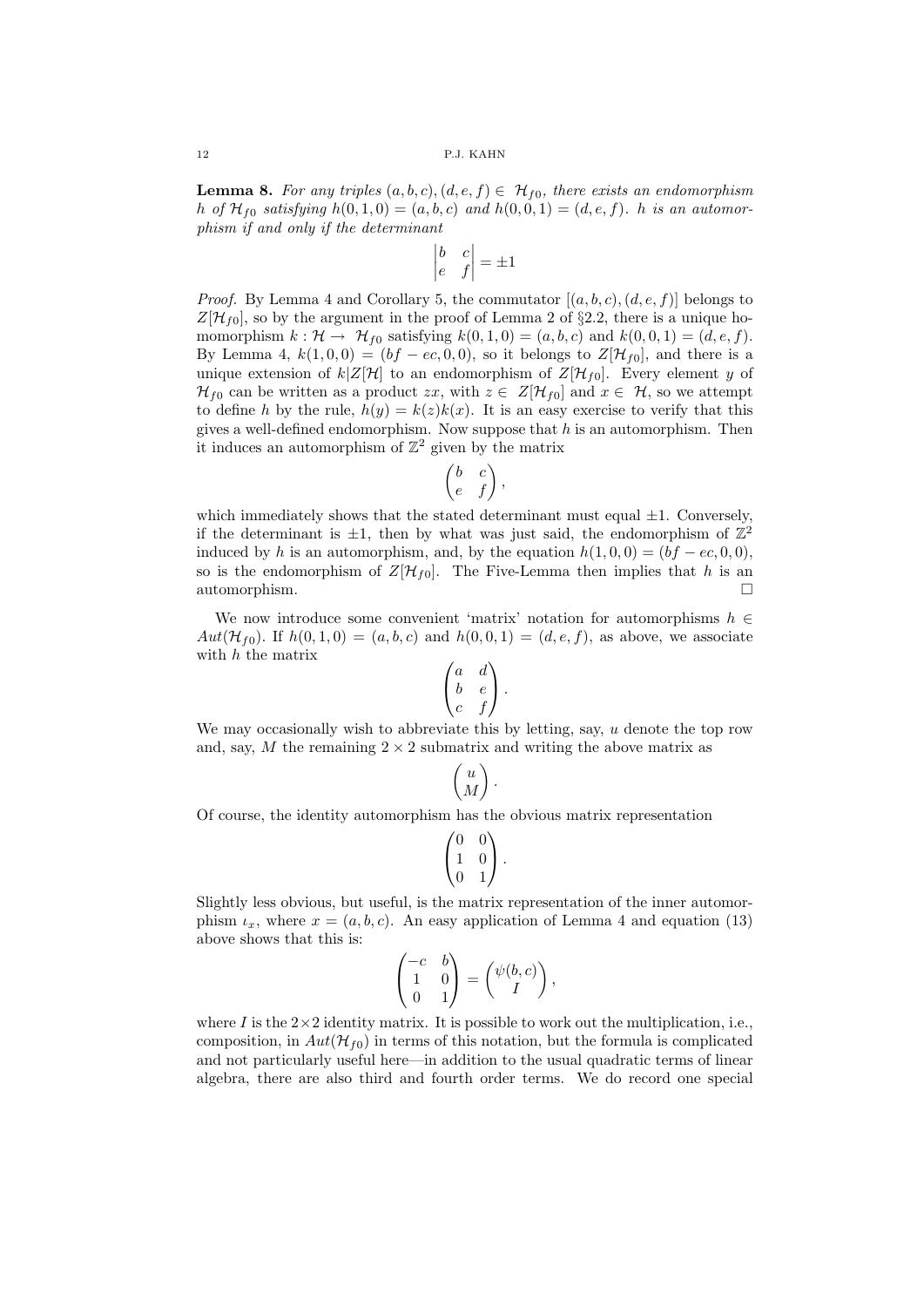case, however: namely, the case of elements of the kernel of the natural projection  $\rho_1: Aut(\mathcal{H}_{f0}) \to GL(2,\mathbb{Z})$  in (7). In matrix notation, these elements consist of all matrices of the form,

$$
\begin{pmatrix} u \\ I \end{pmatrix}.
$$

In this case, one computes easily that

$$
\begin{pmatrix} u \\ I \end{pmatrix} \circ \begin{pmatrix} v \\ I \end{pmatrix} = \begin{pmatrix} u+v \\ I \end{pmatrix}.
$$

Thus, the kernel is isomorphic, as an abelian group, to  $\mathbb{Q}^2$ . Now, in fact, we know this for other reasons: the kernel is known to be isomorphic to  $Hom(\mathbb{Z}^2, \mathbb{Q}) \approx$  $H^1(\mathbb{Z}^2;\mathbb{Q})\approx \mathbb{Q}^2$ . However, it is convenient for our computations to have an explicit realization as  $\mathbb{Q}^2$ .

The following lemma provides a critical ingredient in the proof of Theorem 2.1:

**Lemma 9.** 
$$
\rho_1: Aut(\mathcal{H}_{f0}) \to Aut(\mathbb{Z}^2) = GL(2, \mathbb{Z})
$$
 is a split surjection.

*Proof.* That  $\rho_1$  is surjective is an immediate corollary of Lemma 7. To show that it splits, we consider the extension  $H^1(\mathbb{Z}^2;\mathbb{Q}) \rightarrow Aut(\mathcal{H}_{f0}) \stackrel{\rho_1}{\rightarrow} GL(2,\mathbb{Z})$ , which represents an element of  $H^2(GL(2,\mathbb{Z}); H^1(\mathbb{Z}^2;\mathbb{Q})$ . Now, the virtual cohomological dimension of  $GL(2, \mathbb{Z})$  is 1 (cf., [1, page 229]). It follows easily that  $H^{i}(GL(2, \mathbb{Z}); V)$  = 0 for all  $i \geq 2$  and all  $\mathbb{Q}[GL(2,\mathbb{Z})]$ -modules V. Thus,  $H^2(GL(2,\mathbb{Z});H^1(\mathbb{Z}^2;\mathbb{Q}))=0$ , implying that  $\rho_1$  splits.

Remark. A stronger result holds than what is given by this lemma. Specifically, it is possible to define an explicit splitting of the the surjection  $Aut(\mathcal{H}) \to Aut(\mathbb{Z}^2)$ , which then yields a splitting of  $\rho_1$ . A description of this is somewhat lengthy, so we have opted for the more abstract, shorter proof above.

Choose and fix an arbitrary (homomorphic!) splitting  $\tau : GL(2, \mathbb{Z}) \to Aut(\mathcal{H}_{f0})$ .

3.4. The proof of Theorem 2.1. We begin by rewriting the definition of the map  $\mu : \mathcal{H}_{f0} \to \Pi = G \times_{GL(2,\mathbb{Z})} Aut(\mathcal{H}_{f0})$  in terms of the notation just introduced. Recall that, for  $z \in \mathcal{H}_{f0}$ ,  $\mu(z) = (\lambda(z), i_z)$ , as above in (10) and ff. Setting  $z =$  $(a, b, c)$  and using results in §§ 3.2, 3.3, we have

(16) 
$$
\mu(a,b,c) = ((b,c,\epsilon), \begin{pmatrix} -c & b \\ 1 & 0 \\ 0 & 1 \end{pmatrix}).
$$

We now proceed to define a 2-cocycle F for the extension  $\mathbb{E}_2$  by first defining a function  $t : \pi \to G_2$  that splits the surjection  $r : G_2 \twoheadrightarrow \pi$ . Recall that the standard projection  $\Pi \to G_2 = \Pi / im(\mu)$  is denoted  $\lambda_2$ . For any  $w \in \Pi$ , let us write  $\lambda_2(w) = [w]$ . Then, for any  $x \in \pi$ , we define  $t(x)$  by

(17) 
$$
t(x) = [(0, 0, x), \tau(\rho(x))].
$$

Now we define F by the usual formula:

(18) 
$$
j(F(x, y)) = t(x)t(y)t(xy)^{-1},
$$

where  $j: H^1(\mathbb{Z}^2;\mathbb{Q}) \to G_2$  is the inclusion onto  $ker(r)$ . Let us make j more explicit. Choose any  $\phi \in H^1(\mathbb{Z}^2;\mathbb{Q}) = Hom(\mathbb{Z}^2,\mathbb{Q})$ . Then  $j(\phi)$  is precisely the image under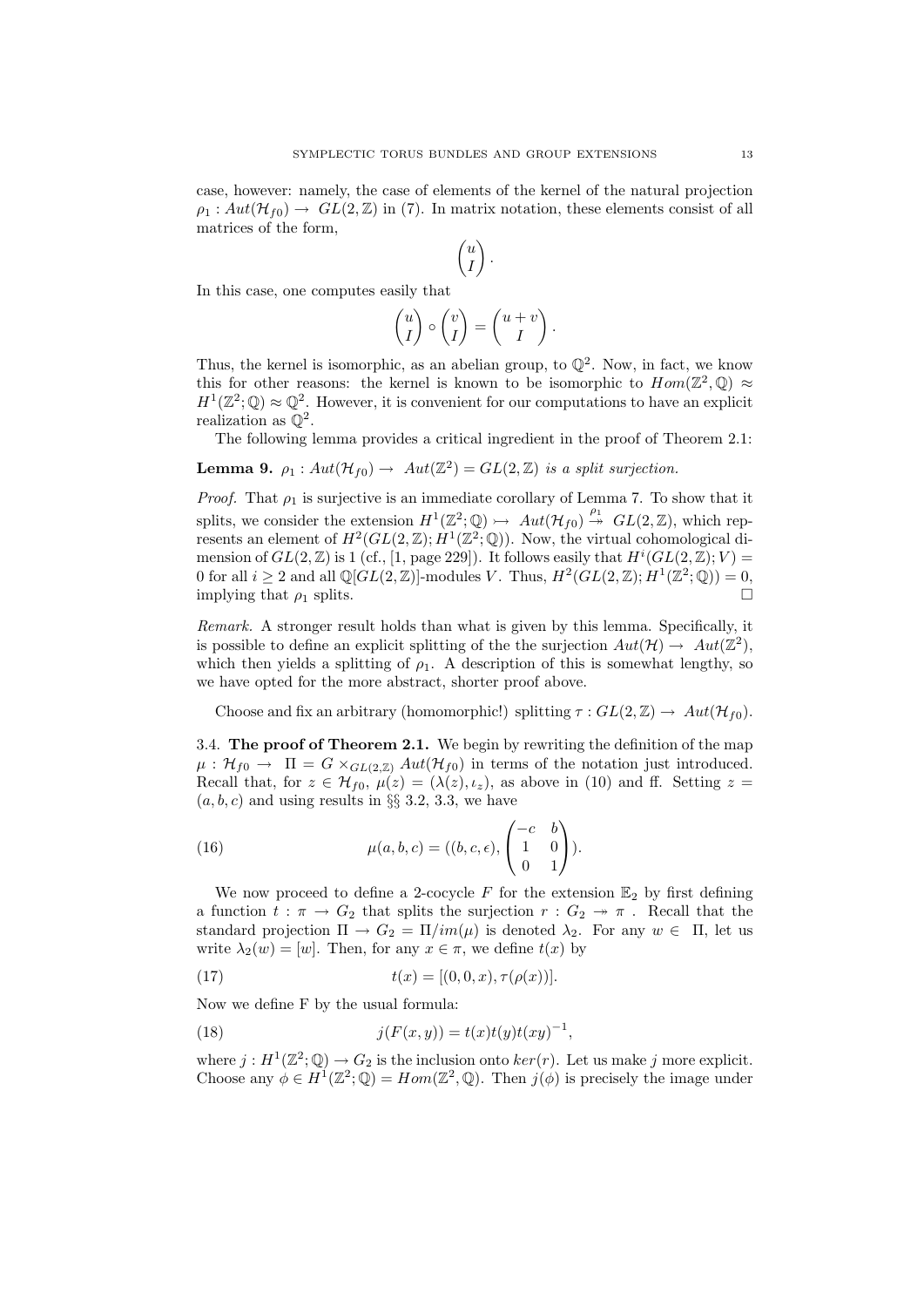$\lambda_2$  of the following pair in  $G \times_{GL(2,\mathbb{Z})} Aut(\mathcal{H}_{f0}) = \Pi$ :

(19) 
$$
((0,0,\epsilon),\begin{pmatrix} \phi(e_1) & \phi(e_2) \\ 1 & 0 \\ 0 & 1 \end{pmatrix}),
$$

where, as before,  $e_1, e_2$  are the standard generators of  $\mathbb{Z}^2$ . Now using equation (15), which gives the multiplication in G, we can compute  $t(x)t(y)$ :

$$
t(x)t(y) = [(0, 0, x)(0, 0, y), \tau(\rho(x))\tau(\rho(y))]
$$
  
= [(f(x, y), xy), \tau(\rho(xy))]  
= [(f(x, y), \epsilon), {0 \choose I}][(0, 0, xy), \tau(\rho(xy))].

Note that the second and third equalities follow from the definition of the multiplication in G, as given in equation (15), as well as the fact that  $\tau$  and  $\rho$  are homomorphisms! Now, using equation (17), we get

$$
t(x)t(y) = [(f(x,y), \epsilon), {0 \choose I}]t(xy),
$$

which, when combined with (18), yields

$$
j(F(x,y)) = [(f(x,y), \epsilon), {0 \choose I}].
$$

Setting  $f(x, y) = (f_1, f_2) = f_1 e_1 + f_2 e_2 \in \mathbb{Z}^2$  and applying equations (16) and (19), this becomes

$$
j(F(x, y)) = [(0, 0, \epsilon), \begin{pmatrix} f_2 & -f_1 \\ 1 & 0 \\ 0 & 1 \end{pmatrix}]
$$
  
=  $j(-\psi(f(x, y))).$ 

Since j is injective,  $\psi(f(x, y)) = -F(x, y)$ , or  $\psi_b(f) = -F$ . This completes our proof of Theorem 2.1

# 4. THE MAIN THEOREM WHEN  $B = S^2$  OR  $\mathbb{R}P^2$

Let  $\xi: T^2 \stackrel{i}{\to} E \stackrel{p}{\to} B$  be a symplectic torus bundle with B a closed genus zero surface. In this case, Theorem 1.1 reduces to Proposition 1.3, which we prove in this section by methods essentially unrelated to our earlier arguments.

First we deal with the case  $B = S^2$ .

Proof of Proposition 1.3(a)

As we explain in Appendix B, the classification of symplectic torus bundles over a simply-connected space is the same as the classification of principal torus bundles over that space. It is well-known that when  $B = S^2$  these are classified by  $\pi_1(T^2)$ . Indeed, the homotopy class corresponding to  $\xi$  may be described as follows (cf. [10, page 98]). Consider the following portion of the exact homotopy sequence of  $\xi$ :

$$
\pi_2(S^2) \stackrel{\partial}{\to} \pi_1(T^2) \to \pi_1(E) \to 0.
$$

Then the required homotopy class is  $\pm\partial(\iota) \in \pi_1(T^2)$ , where  $\iota$  is the class of the identity map of  $S^2$ . Since  $\pi_1(E)$  is a homomorphic image of  $\pi_1(T^2)$ , it is abelian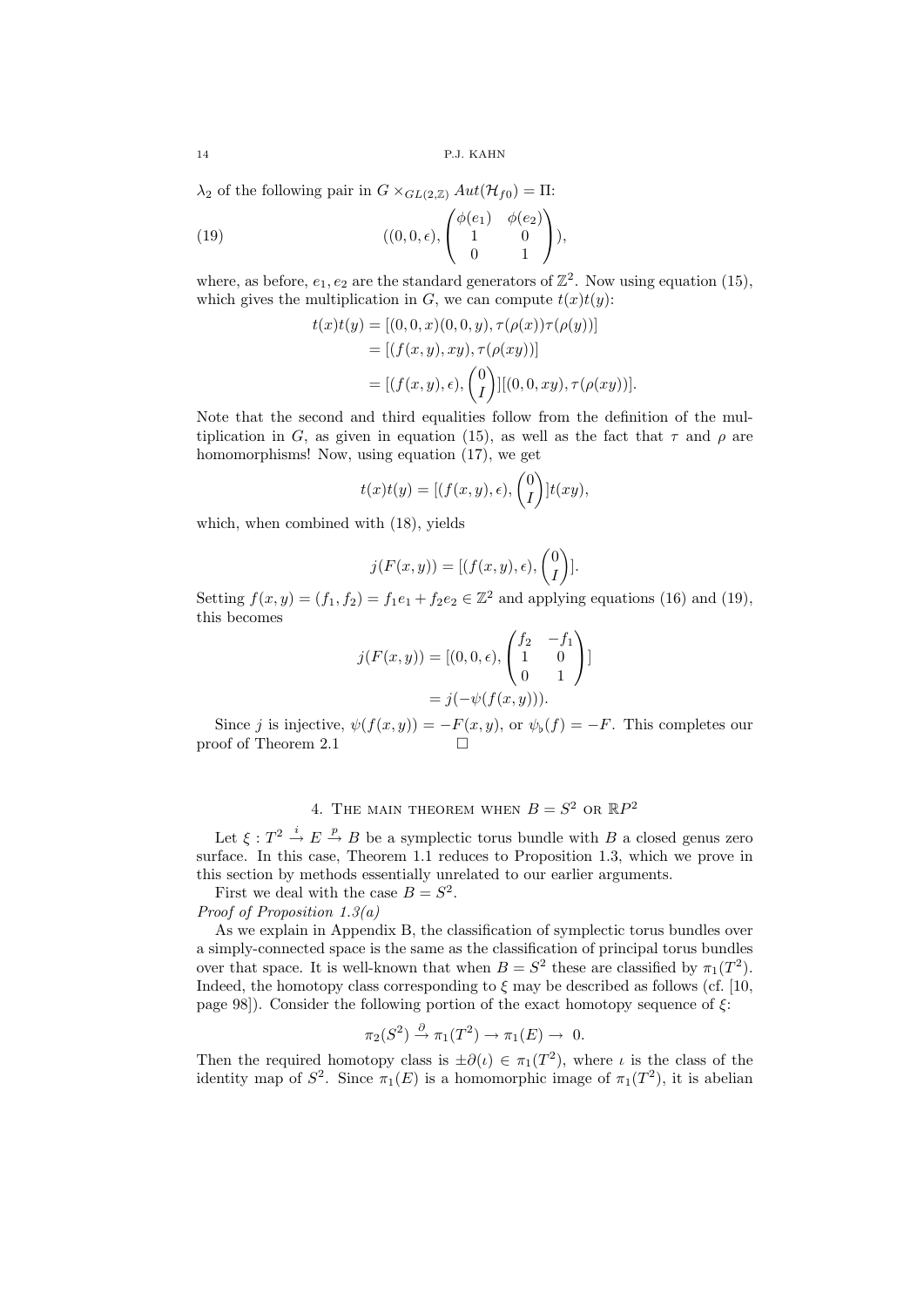and thus equals  $H_1(E)$ . It follows that this last has rank one or two according as  $\xi$  is non-trivial or trivial, respectively. By Poincaré duality, which applies because E is closed and orientable, the same is true of the rank of  $H^3(E)$ .

We now turn to the following portion of the Wang sequence for  $\xi$ :

$$
H^2(E; \mathbb{Q}) \xrightarrow{i^*} H^2(T^2; \mathbb{Q}) \xrightarrow{\theta} H^1(T^2; \mathbb{Q}) \to H^3(E; \mathbb{Q}) \to 0.
$$

Clearly,  $i^*$  in this sequence is onto when  $H^3(E)$  has rank two and 0 when  $H^3(E)$ has rank one. Since the surjectivity of  $i^*$  with rational coefficients is equivalent to the existence of the desired form  $\beta$ , this concludes the proof of Proposition 1.3(a). П

We now deal with the case  $B = \mathbb{R}P^2$ . Let  $\pi : S^2 \to \mathbb{R}P^2$  be the double cover, and let  $\tilde{E}$  be the total space of the pullback  $\pi^*\xi$ , a symplectic torus bundle over  $S<sup>2</sup>$ . Then we have the following lemma.

**Lemma 10.** The total space E of  $\xi$  admits a closed 2-form  $\beta$  satisfying (1) if and only if  $\tilde{E}$  does.

*Proof.* (a)  $\Rightarrow$  Let  $\bar{\pi}$  :  $\tilde{E} \rightarrow E$  be the bundle map over  $\pi$  given by the pullback construction. If  $\beta$  is a closed 2-form on E satisfying (1), then  $\bar{\pi}^*(\beta)$  is a closed 2-form on  $\tilde{E}$  satisfying (1).

(b)  $\Leftarrow$  Let  $b : \tilde{E} \to \tilde{E}$  be the non-trivial deck transformation. It is not hard to check, using the definition of the pullback construction, that b maps fibres of  $\tilde{E}$  to fibres so as to preserve the pullback symplectic structures. Now let  $\gamma$  be a closed 2-form on  $\hat{E}$  satisfying (1), and define

$$
\tilde{\beta} = \frac{1}{2}(\gamma + b^*\gamma).
$$

Since  $\tilde{\beta}$  is invariant under deck transformations it descends to a closed 2-form  $\beta$  on E. It clearly also satisfies (1), which implies the same for  $\beta$ .

This lemma immediately implies the first statement of Proposition 1.3(b).

**Corollary 11.** Suppose that the representation  $\rho : \pi_1(\mathbb{R}P^2) \to GL(2,\mathbb{Z})$  is trivial. Then E admits a closed 2-form  $\beta$  satisfying (1).

*Proof.* If the module structure on  $\mathbb{Z}^2$  is trivial, then  $H^2(\mathbb{R}P^2;\mathbb{Z}_\rho^2)\approx (\mathbb{Z}_2)^2$ . Clearly then the map  $\pi^*: H^2(\mathbb{R}P^2; \mathbb{Z}_\rho^2) \to H^2(S^2; \mathbb{Z}^2) \approx \mathbb{Z}^2$  is trivial. By the classification theorem, it follows that the pullback  $\pi^*(\xi)$  is trivial. But Proposition 3(a) then implies that the total space of this pullback admits the desired 2-form. Therefore, by the lemma, so does  $E$ .

It remains to deal with the case  $B = \mathbb{R}P^2$ ,  $\rho$  non-trivial. Since we are dealing with a symplectic torus bundle,  $\rho$  must take values in  $SL(2,\mathbb{Z})$ , which easily implies that  $im(\rho) = {\pm I}$ . We now consider the cohomology Serre spectral sequence of the covering  $\pi: S^2 \to \mathbb{R}P^2$ , which has

$$
E_2^{p,q} = H^p(\mathbb{Z}_2; H^q(S^2; \mathbb{Z}_\rho^2))
$$

and converges to  $H^*(\mathbb{R}P^2;\mathbb{Z}_{\rho}^2)$ . Here, the group  $H^q(S^2;\mathbb{Z}_{\rho}^2)$  is the ordinary cohomology of  $S^2$  with  $\mathbb{Z}^2$  coefficients, but the action of  $\mathbb{Z}_2$  is a joint action, simultaneous on (the chains of)  $S^2$  (via the antipodal map) and on  $\mathbb{Z}^2$  via  $\rho$ . It is easy to see that  $H^0(S^2; \mathbb{Z}_{\rho}^2) \approx \mathbb{Z}_{\rho}^2$  as  $\mathbb{Z}[\mathbb{Z}_2]$ -modules, and  $H^2(S^2; \mathbb{Z}_{\rho}^2) \approx \mathbb{Z}^2$ , i.e.,  $\mathbb{Z}^2$  with the trivial  $\mathbb{Z}_2$ -action.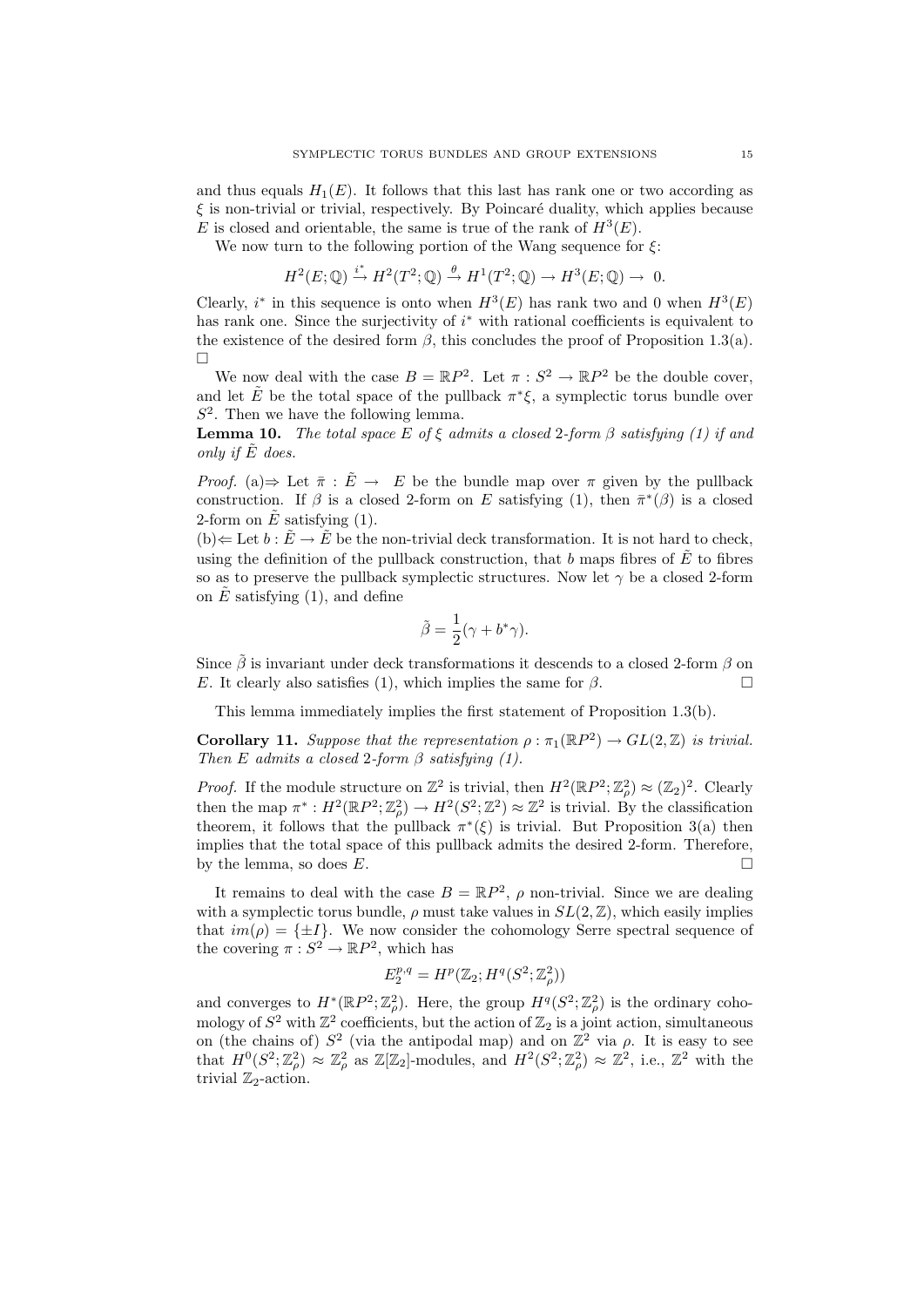A direct computation (e.g., see [1, pages 58-9]) yields the following values for  $E_2^{p,q}$ :

$$
E_2^{p,q} = \begin{cases} \mathbb{Z}^2 & \text{if } (p,q) = (0,2); \\ (\mathbb{Z}_2)^2 & \text{if } q = 0 \text{ and } p \text{ odd, or if } q = 2 \text{ and } p > 0 \text{ and even}; \\ 0, & \text{otherwise.} \end{cases}
$$

It follows easily from this that we have an exact sequence

$$
0 \to H^2(\mathbb{R}P^2; \mathbb{Z}_{\rho}^2) \xrightarrow{\pi^*} H^2(S^2; \mathbb{Z}_{\rho}^2) = \mathbb{Z}^2 \to (\mathbb{Z}_2)^2 \to 0.
$$

Thus,  $H^2(\mathbb{R}P^2;\mathbb{Z}_\rho^2)\approx\mathbb{Z}^2$ , and  $\pi^*$  is injective. Therefore, in this case Theorem 1.1 reduces to the following, which is an elaboration of the second statement of Proposition  $1.3(b)$ :

**Proposition 4.1.** The symplectic bundles  $\xi : T^2 \to E \to \mathbb{R}P^2$  inducing a nontrivial  $\mathbb{Z}_2$ -module structure  $\mathbb{Z}_\rho^2$  on  $H_1(T^2) = \mathbb{Z}^2$  are classified by  $H^2(\mathbb{R}P^2;\mathbb{Z}_\rho^2) \approx \mathbb{Z}^2$ . For such a  $\xi$ , E admits a closed 2-form satisfying (1) if and only if  $c(\xi) = 0$ .

Proof. The foregoing calculation implies the first statement of the proposition. The second follows from the injectivity of  $\pi^*$ , Lemma 10, and Proposition 1.3(a).  $\square$ 

This concludes our proof of Theorem 1.1.

#### 5. Proofs of the main corollaries

#### Proof of Corollary 1.2:

For any connected surface B,  $H^2(B; \mathbb{Z}_\rho^2)$  is a finitely-generated abelian group, hence, its torsion subgroup is finite. The result now follows from Proposition 1.1 and Theorem 1.1.  $\Box$ 

### Proof of Corollary 1.3:

The group of a principal torus bundle is  $T^2$  acting on itself by translations. If  $\sigma$ denotes the standard symplectic form on  $T^2$ , then the translations clearly preserve  $\sigma$ , i.e.,  $T^2 \subseteq Symp(T^2, \sigma)$ , so the bundle has a canonical symplectic structure. The corresponding representation

$$
\rho : \pi_1(B) \to \pi_0(Symp(T^2, \sigma))
$$

factors through  $\pi_0(T^2) = 0$ , so it is trivial. Hence, when B is a connected surface, the only cases in which the characteristic classes  $c(\xi) \in H^2(B; \mathbb{Z}^2)$  do not have finite order are when B is closed and orientable and  $\xi$  is non-trivial.  $\Box$ 

# Proof of Corollary 1.4:

Let  $i: T^2 \to E$  be the inclusion onto a fixed orbit, and let  $p: E \to E/T^2$ be the usual projection. Then, it is a standard fact that  $T^2 \to E \to E/T^2$  is a principal torus bundle, say  $\xi$ . By Corollary 1.3,  $\xi$  has a canonical structure as a symplectic torus bundle. Let  $\sigma$  be the standard symplectic form on  $T^2$ , and let  $\sigma_b$  be the corresponding symplectic forms on the fibres (equiv., orbits). By hypothesis,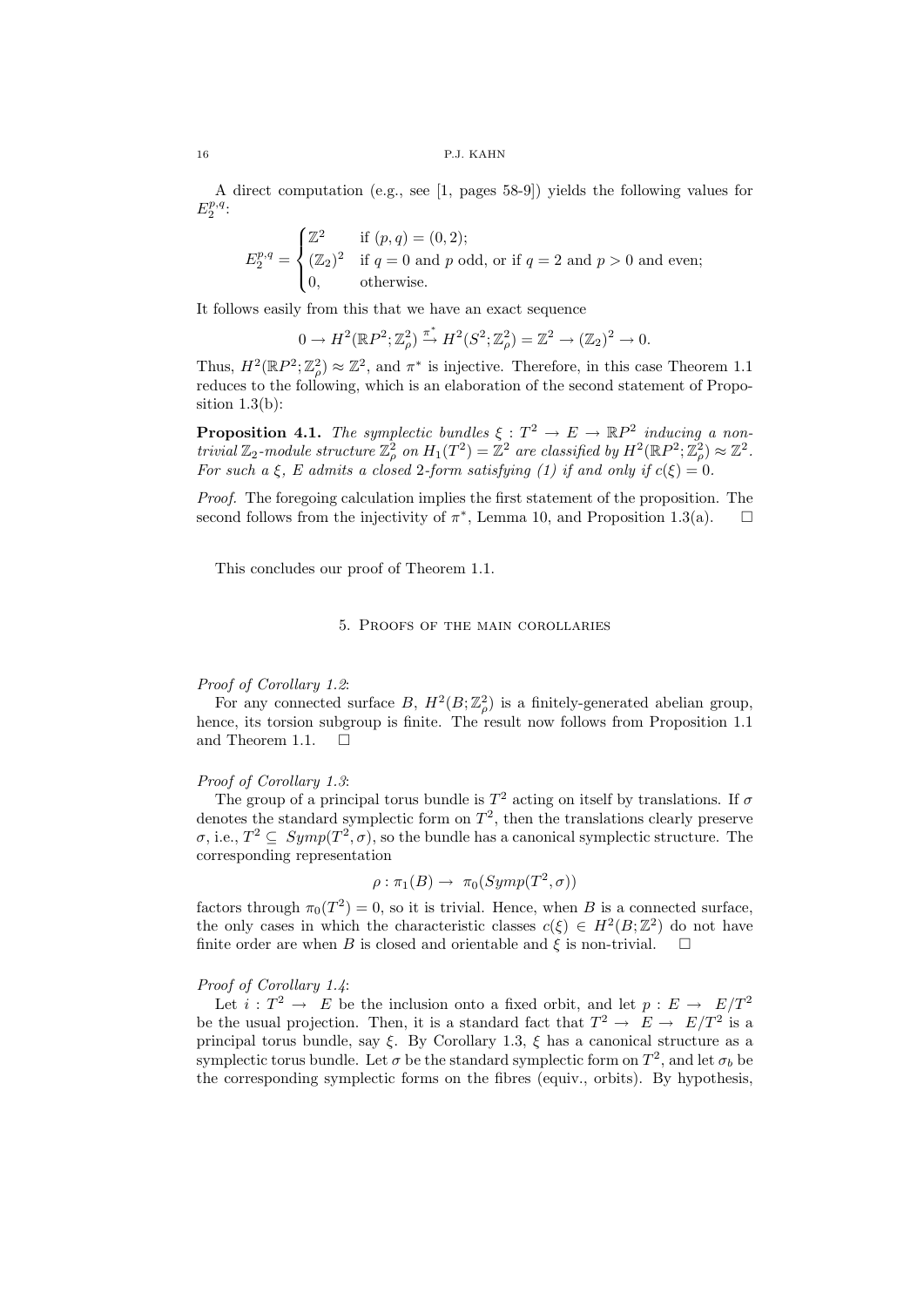$E$  admits a symplectic form with respect to which all the fibres are symplectic submanifolds. Thus, the restriction map  $i^* : H^2_{DR}(E) \to H^2_{DR}(T^2)$  is surjective, and, by Thurston's result, there is a closed 2-form  $\beta$  on E satisfying condition (1), that is,  $\beta | T_b^2 = \sigma_b$ , for all  $b \in E/T^2$ . Assuming that the closed, connected surface  $E/T^2$  is orientable, we can then apply the preceding corollary to conclude that  $\xi$  is trivial, as a symplectic torus bundle. Thus, it admits a section. But the existence of a section is independent of the group of the bundle. Therefore,  $\xi$  has a section as a principal  $T^2$  bundle, and, and therefore it is trivial as a principal  $T^2$  bundle, which implies the stated result. It remains to verify that  $E/T^2$  is orientable. But this follows from a standard fact about smooth fibre bundles that are orientable, that is, for which the fibres can be given orientations that are locally coherent over the base. For such a bundle—for example  $\xi$ — the orientability of the base is equivalent to the orientability of the total space.  $\Box$ 

### APPENDIX

The main arguments of the paper make use of certain known classification results in order to pass from statements about smooth fibre bundles to statements about group extensions. The following three appendices briefly explain these results, starting with facts about torus bundles, then passing to the classification of  $K(A, 1)$ -fibrations, and ending with a comparison between that classification and the classification of corresponding group extensions.

# APPENDIX A.  $T^2$ -BUNDLES AND  $T^2$ -FIBRATIONS

Let  $\mathcal{E}(T^2)$  (resp.,  $\mathcal{E}_+(T^2)$ ) denote the monoid of self homotopy equivalences (resp., orientation-preserving self homotopy equivalences) of  $T^2$ . These receive the compact-open topology. Let  $Diff_+(T^2)$  (resp.,  $Diff_0(T^2)$ ) denote the subgroup of orientation-preserving diffeomorphisms of  $T<sup>2</sup>$  (resp., the identity component of  $Diff(T^2)$ . Finally, let  $\omega$  be any symplectic form on  $T^2$ , and let  $Symp(T^2, \omega)$  be the group of symplectomorphisms of  $(T^2, \omega)$ . These groups of diffeomorphisms are usually given the  $C^k$  topology, for  $1 \leq k \leq \infty$ . The choice of k does not make a difference for our discussion. Regarding  $T^2$  as acting on itself by translation, we have  $T^2 \subseteq Diff_0(T^2)$ .

Proposition A.1. The following inclusions are homotopy equivalences:

- (a)  $T^2 \rightarrow Diff_0(T^2)$ .
- (b)  $Diff(T^2) \rightarrow \mathcal{E}(T^2)$ .
- (c)  $Diff_+(T^2) \to \mathcal{E}_+(T^2)$ .
- (d)  $Symp(T^2, \omega) \rightarrow Diff_+(T^2)$

Proof. (a), (b): These are well-known results, due originally to Earle and Eells (cf., Gramain [4]). (c) follows immediately from (b). (d): Given any orientationpreserving diffeomorphism h,  $h^*(\omega)$  is homologous to  $\omega$ , since h has degree one. Thus, Moser's method ([8, pages 93-97]) may be applied to the family of symplectic forms  $\omega_t = (1 - t)\omega + th^*\omega$ , producing an isotopy  $\psi_t$  between the identity and a diffeomorphism  $\psi_1$  that satisfies  $\psi_1^* h^* \omega = \omega$ . Therefore,  $h_t = h \psi_t$  is an isotopy between h and a symplectomorphism  $h_1$ . The isotopy can be constructed so as to be continuous in  $h$  and remain in  $Symp$  if  $h$  is a symplectomorphism. It follows that the map given by  $h \mapsto h_1$  is a homotopy inverse for the inclusion map.  $\square$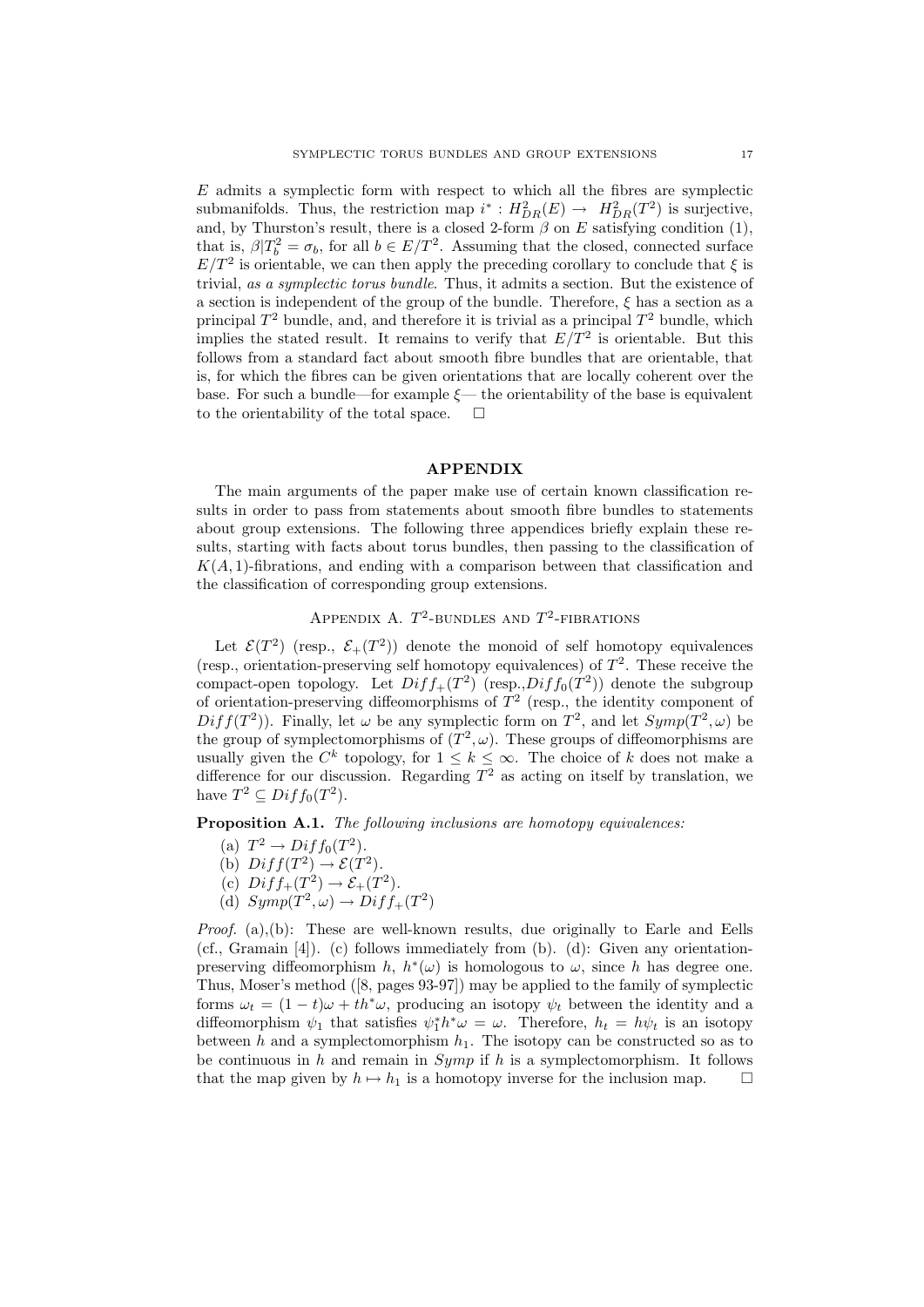Since, as is well known,  $B\mathcal{E}_+(T^2)$  classifies oriented  $T^2$ -fibrations, statements (c) and (d) immediately give the following result.

Corollary A.2. Let B be a smooth, connected manifold. Equivalence classes of symplectic torus bundles over B correspond bijectively to fibre-homotopy equivalence classes of oriented  $T^2$ -fibrations over B.  $\Box$ 

## APPENDIX B.  $K(A,1)$ -FIBRATIONS

Let A be an abelian group. Following C.A. Robinson [9], for any  $n \geq 1$ , we let  $K(A, n)$  be a CW complex which is a topological abelian group on which  $Aut(A)$ acts by cellular automorphisms. Let  $Q$  be a CW complex of type  $K(Aut(A), 1)$  and  $\ddot{Q}$  its universal cover. Thus, there is a free, diagonal left-action of  $Aut(A)$  on the cartesian product  $K(A, 2) \times \tilde{Q}$ , with respect to which the projection  $K(A, 2) \times \tilde{Q} \rightarrow$  $\tilde{Q}$  is equivariant. Therefore, it descends to a fibration  $p : \hat{K}(A, 2) \to Q$  with fibre  $K(A, 2)$ .

Robinson shows that  $\hat{K}(A, 2)$  classifies Hurewicz fibrations with fibres of the homotopy type of  $K(A, 1)$  and base spaces of the homotopy type of a CW complex. Thus, over such a base space  $B$ , the fibre-homotopy equivalence classes of  $K(A, 1)$ - fibrations correspond bijectively to homotopy classes of maps  $B \to$  $K(A, 2)$ . Throughout this paper, we use the 'based' convention for equivalences, whereby each base space has a basepoint and each fibre has a fixed identification with a given space. See [9] and [2, 16.7].

Remark. By Proposition A.1,  $BDiff(T^2)$  classifies  $T^2$ -fibrations, which are the same as  $K(\mathbb{Z}^2, 1)$ -fibrations. So  $BDiff(T^2)$  is homotopy equivalent to  $\hat{K}(\mathbb{Z}^2, 2)$ , implying that it too fibres over  $K(GL(2,\mathbb{Z}^2),1)$  with fibre  $K(\mathbb{Z}^2,2)$ . This fact is well known, but we mention it to connect the two constructions of classifying spaces. It gives one way of seeing why, for a simply-connected base space, there is a bijective correspondence between equivalence classes of torus bundles and equivalence classes of principal torus bundles. A similar comment applies to  $BSymp(T^2, \omega)$ , which fibres over  $K(SL(2, \mathbb{Z}^2), 1)$  with fibre  $K(\mathbb{Z}^2, 2)$ 

As usual, each  $K(A, 1)$ -fibration admits a representation  $\rho : \pi_1(B) \to Aut(A)$  $\pi_0(\mathcal{E}(K(A,1)))$ . We are interested in the finer classification that fixes such a  $\rho$ . Robinson derives this from his construction as follows. The fibration  $p : \hat{K}(A, 2) \rightarrow$ Q admits a canonical section  $s_0: Q \to \hat{K}(A, 2)$  defined by the rule  $s_0[q] = [\vartheta, q],$ where here  $\lceil \cdot \rceil$  refers to the  $Aut(A)$ -orbit and  $\vartheta$  denotes the identity element of the abelian group  $K(A, 2)$  Clearly, representations  $\rho : \pi_1(B) \to Aut(A)$  correspond to homotopy classes of maps  $r : B \to Q$ , whereas  $K(A, 1)$ -fibrations over B with associated representation  $\rho$  correspond to homotopy classes of maps  $f : B \to K(A, 2)$ for which pf induces  $\rho$ . In fact, as Robinson shows, if we fix  $\rho$  (and r inducing  $\rho$ ), the foregoing set of homotopy classes may be described as the set of homotopy classes of lifts f of r to  $\hat{K}(A, 2)$ . Let  $f_0$  denote the lift  $s_0r$ .

Given two lifts  $f$  and  $g$  of  $r$ , classical obstruction theory produces a so-called primary obstruction class  $d(f, g) \in H^2(B; \pi_2(K(A, 2))) = H^2(B; A_\rho)$  whose vanishing is a necessary condition for the existence of a homotopy of lifts between  $f$  and  $g$ . In this context, the condition is also sufficient. Moreover, given any  $g$  and any class  $d \in H^2(B; A_\rho)$ , there is a unique homotopy class of lifts f such that  $d(f, g) = d$ . We now set  $d(f, f_0) = c(f)$ , where  $f_0$  is the lift described above. A standard additivity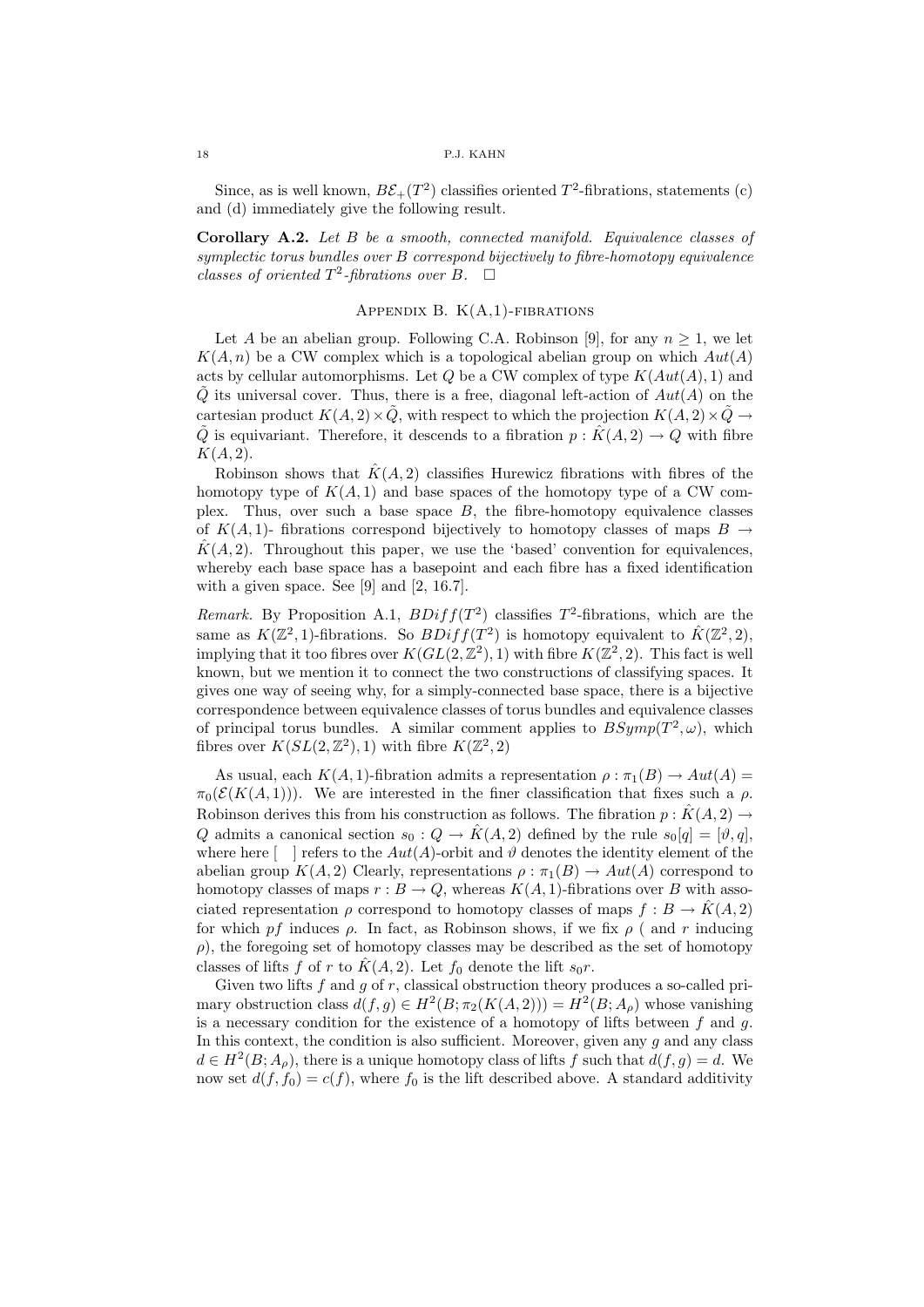formula yields  $d(f, g) = c(f) - c(g)$ . If f classifies a  $K(A, 1)$ -fibration  $\eta$ , we may write  $c(f) = c(\eta)$ . This is the so-called characteristic class of  $\eta$  that we have been using. It follows that the rule  $\eta \mapsto c(\eta)$  gives a bijection between equivalence classes of fibrations and  $H^2(B, A_\rho)$ , as stated earlier.

There remains one further observation about the classes  $c(\eta)$  which we have used in an important way. Start by considering a homotopy  $h_t$  between the lifts f and  $f_0$  of r as above. Then, for any  $b \in B$ ,  $h_t(b)$  is a path from  $f(b)$  to  $f_0(b)$  lying completely in a fibre of  $p : \tilde{K}(A, 2) \to Q$ . This motivates the following construction given by Robinson: Let P denote the space of all paths  $\gamma$  in  $\hat{K}(A, 2)$  that begin in  $s_0(Q)$  and lie completely in a fibre of p. The rule  $\gamma \mapsto \gamma(1)$  defines a fibration  $P \to \hat{K}(A, 2)$  with fibre of type  $K(A, 1)$ . Clearly the partial homotopies between any lift f of r and the lift  $f_0$  correspond to partial lifts of f to P. It follows easily that we can interpret  $c(f)$  as the primary obstruction to lifting f to P.

Now, Robinson shows that P is, in fact, a *universal*  $K(A, 1)$ -fibration over  $\hat{K}(A, 2)$ , so that  $f^*(P)$  is equivalent to  $\eta$ . This implies that  $c(\eta)$  may be interpreted directly as the primary obstruction to a section of  $\eta$ , which is the interpretation we have used.

## Appendix C. Extensions by A

Let  $\mathcal{S}: A \rightarrowtail G \twoheadrightarrow \pi$  be an extension of a group  $\pi$  by the abelian group A. There is a corresponding  $K(A, 1)$ -fibration, which we write as  $n : K(A, 1) \stackrel{i}{\rightarrow} K(G, 1) \stackrel{p}{\rightarrow}$ K( $\pi$ , 1). Of course, the homotopy exact sequence of  $\eta$  collapses to S. We use  $i_*$ and  $p_*$  to denote the corresponding homomorphisms in S. The representation  $\rho$ corresponding to  $\eta$  is the same as that induced by inner automorphisms of G in S. Let us hold this fixed.

Let  $f : \pi \times \pi \to A$  be the normalized 2-cocycle of S. In terms of the bar resolution of  $\pi$ , we may write f as the (possibly infinite) formal sum  $\Sigma f(x, y)[x|y]$ , where x, y range over  $\pi$ . In this appendix we show how this sum can be recognized as the primary obstruction to sectioning  $\eta$ . This establishes the identification  $c(S) = c(\eta)$ , which we have been using throughout the paper. This fact is certainly part of the classical folklore of the subject, but I have been unable to find an explicit reference.

The description of the primary obstruction can be conveniently simplified in this case by using the following observation, which follows almost immediately from definitions.

**Lemma 12.** Let  $\zeta : F \stackrel{i}{\to} E \stackrel{p}{\to} B$  be a fibration, with F connected and B a connected CW complex, and assume that  $i_* : \pi_{m-1}(F) \to \pi_{m-1}(E)$  is injective. Let  $\sigma : B^{m-1} \to E$  be a section of  $\zeta$  over the  $(m-1)$ -skeleton of B, and let  $o(\sigma)$  denote the obstruction cocycle to extending  $\sigma$  over the m-skeleton. Finally, suppose that if  $\chi : D^m \to B$  is the characteristic map of an m-cell e of B, then  $\sigma \circ \chi | \partial D^m : \partial D^m \to E$  represents  $i_*(\alpha) \in \pi_{m-1}(E)$ . Then

$$
o(\sigma)(e) = \alpha. \qquad \Box
$$

The best framework for recognizing  $\sum f(x, y)[x|y]$  as the desired obstruction cocycle is that of semisimplicial topology, as in ([7, Chapters 1–3]). Thus, for example, we can describe  $K(\pi, 1)$  semisimplicially as consisting of one 0-simplex, denoted [ ], and a k-simplex for each integer  $k \geq 1$  and each symbol  $[x_1 | \dots | x_k]$ , where  $x_1, \ldots, x_k$  range over  $\pi$ , with the well-known face and degeneracy maps. Similarly for  $K(G, 1)$ . The surjection  $p_* : G \twoheadrightarrow \pi$  shows how to map  $K(G, 1)$  onto